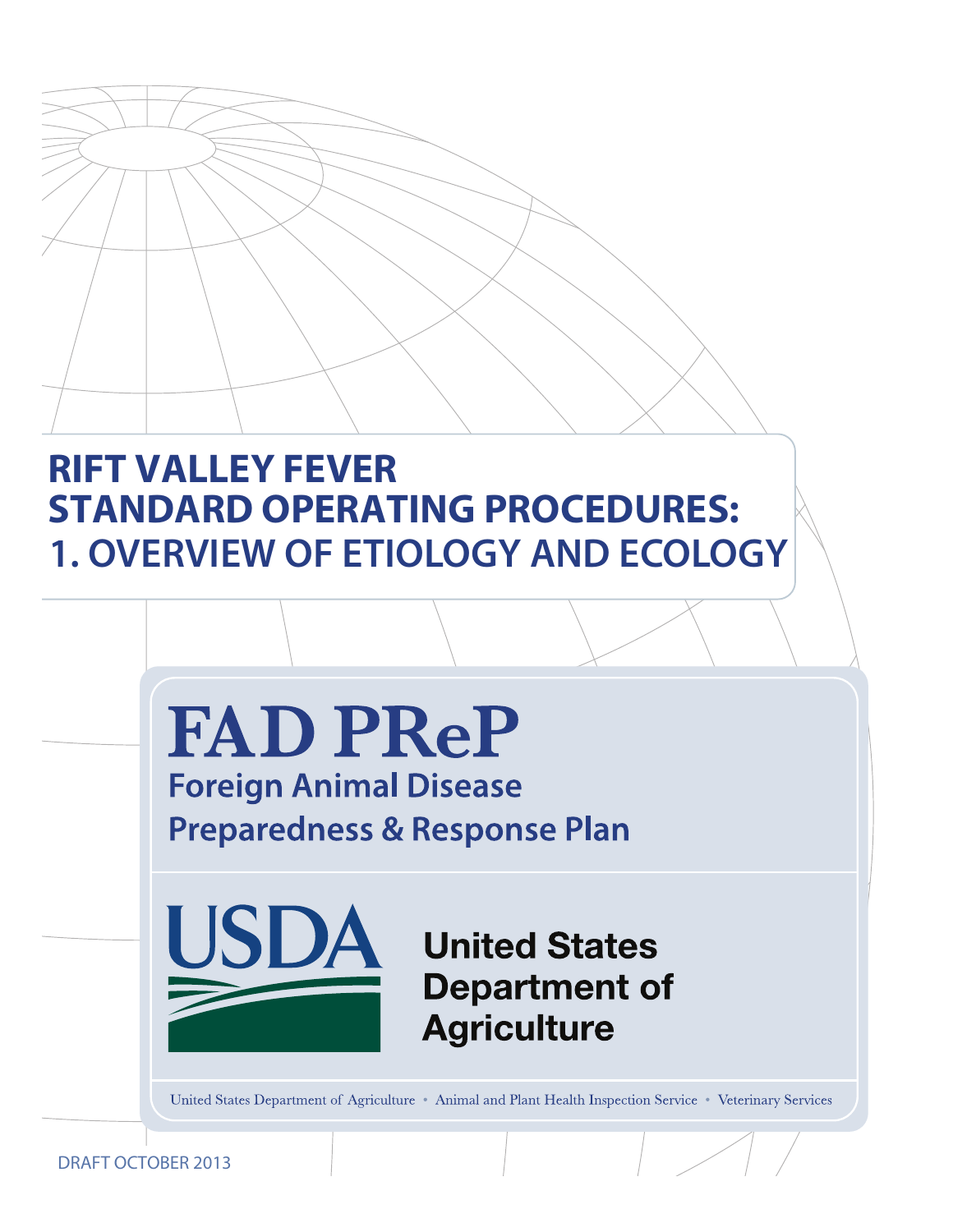| File name:      | RVF_FAD_PReP_E&E_Sept2013                            | SOP number: SOP001        |
|-----------------|------------------------------------------------------|---------------------------|
|                 | Lead section: Preparedness and Incident Coordination | Version number: 2.0       |
| Effective date: | October 2013                                         | Review date: October 2016 |

The Foreign Animal Disease Preparedness and Response Plan (FAD PReP) Standard Operating Procedures (SOPs) provide operational guidance for responding to an animal health emergency in the United States.

These draft SOPs are under ongoing review. This document was last updated in **October 2013.**  Please send questions or comments to:

National Preparedness and Incident Coordination Veterinary Services Animal and Plant Health Inspection Service U.S. Department of Agriculture 4700 River Road, Unit 41 Riverdale, Maryland 20737 Telephone: (301) 851-3595 Fax: (301) 734-7817 E-mail: [FAD.PReP.Comments@aphis.usda.gov](mailto:FAD.PReP.Comments@aphis.usda.gov)

While best efforts have been used in developing and preparing the FAD PReP SOPs, the U.S. Government, U.S. Department of Agriculture (USDA), and the Animal and Plant Health Inspection Service and other parties, such as employees and contractors contributing to this document, neither warrant nor assume any legal liability or responsibility for the accuracy, completeness, or usefulness of any information or procedure disclosed. The primary purpose of these FAD PReP SOPs is to provide operational guidance to those government officials responding to a foreign animal disease outbreak. It is only posted for public access as a reference.

The FAD PReP SOPs may refer to links to various other Federal and State agencies and private organizations. These links are maintained solely for the user's information and convenience. If you link to such site, please be aware that you are then subject to the policies of that site. In addition, please note that USDA does not control and cannot guarantee the relevance, timeliness, or accuracy of these outside materials. Further, the inclusion of links or pointers to particular items in hypertext is not intended to reflect their importance, nor is it intended to constitute approval or endorsement of any views expressed, or products or services offered, on these outside websites, or the organizations sponsoring the websites.

Trade names are used solely for the purpose of providing specific information. Mention of a trade name does not constitute a guarantee or warranty of the product by USDA or an endorsement over other products not mentioned.

USDA prohibits discrimination in all its programs and activities on the basis of race, color, national origin, sex, religion, age, disability, political beliefs, sexual orientation, or marital or family status. (Not all prohibited bases apply to all programs.) Persons with disabilities who require alternative means for communication of program information (Braille, large print, audiotape, etc.) should contact USDA's TARGET Center at (202) 720-2600 (voice and telecommunications device for the deaf [TDD]).

To file a complaint of discrimination, write USDA, Director, Office of Civil Rights, Room 326-W, Whitten Building, 1400 Independence Avenue SW, Washington, DC 20250-9410 or call (202) 720-5964 (voice and TDD). USDA is an equal opportunity provider and employer.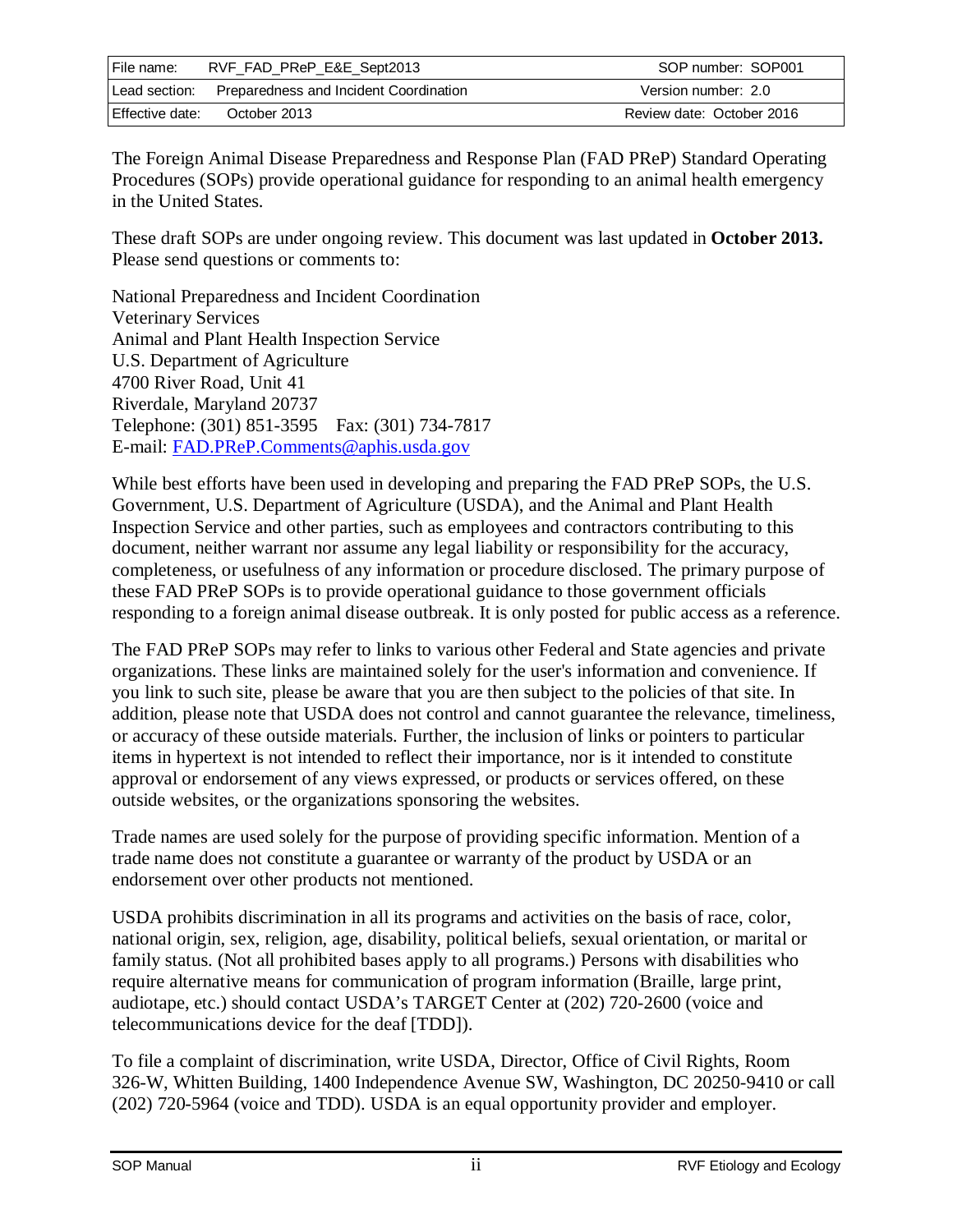

# **Contents**

| 1.1 |  |
|-----|--|
|     |  |
|     |  |
| 1.2 |  |
| 1.3 |  |
|     |  |
|     |  |
|     |  |
| 1.4 |  |
|     |  |
|     |  |
|     |  |
|     |  |
|     |  |
|     |  |
|     |  |
|     |  |
|     |  |
|     |  |
| 1.5 |  |
|     |  |
| 1.6 |  |
|     |  |
|     |  |
|     |  |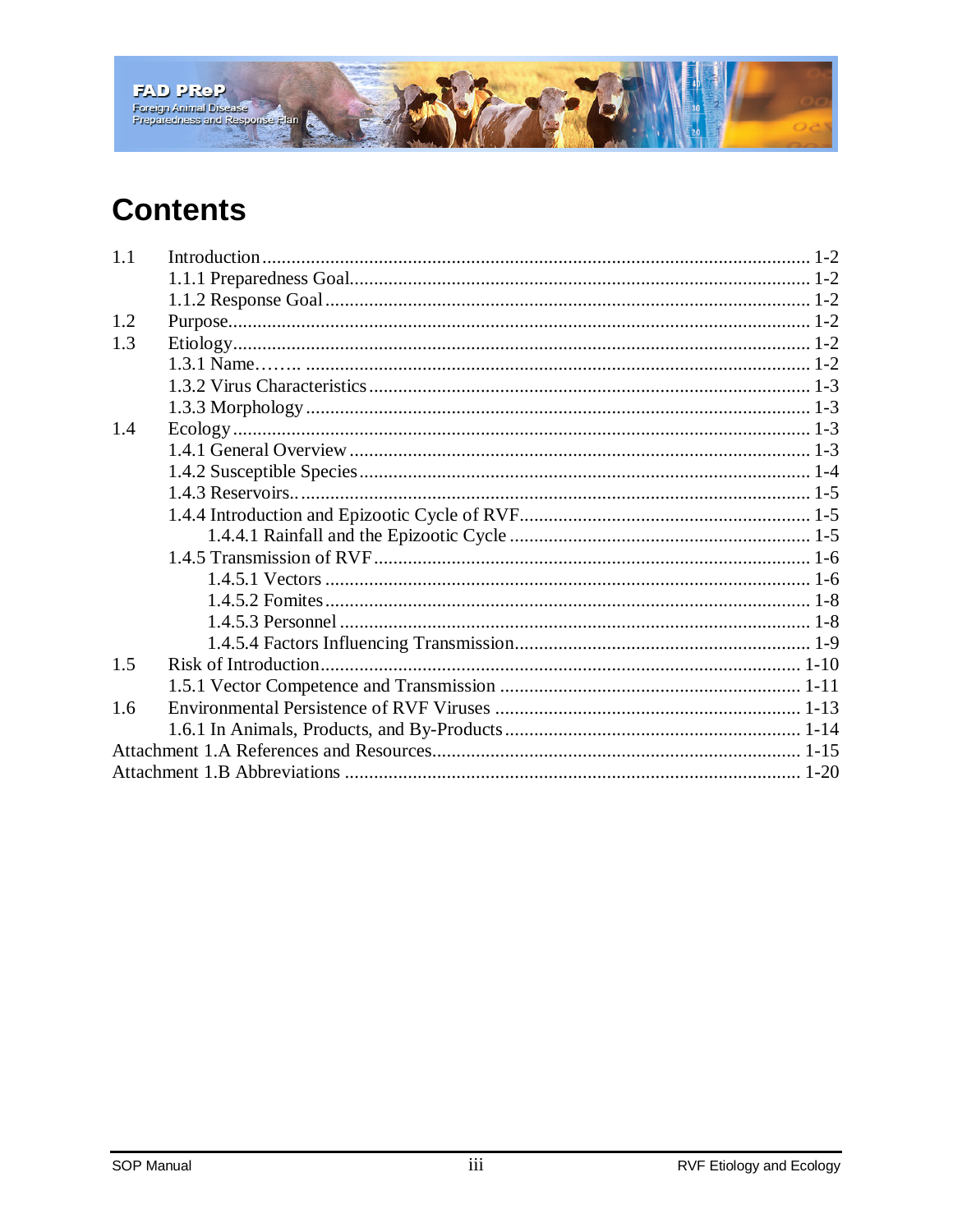# **Rift Valley Fever (RVF) Etiology and Ecology Quick Summary**

#### Disease

Rift Valley fever, Enzootic Hepatitis, Slenkdalkoors (Afrik.).

#### Mortality and Morbidity

High morbidity. Mortality varies by species, very high in young animals.

#### Susceptible Species

Cattle, sheep, goats, dromedaries, wild ruminants, dogs, cats, some rodents, horses, non-human primates, humans.

#### Zoonotic Potential?

Yes. Humans are very susceptible. Typically causes undifferentiated febrile illness.

#### Reservoir Thought to be *Aedes* mosquitoes.

#### **Transmission**

Predominantly vector-borne. Aerosol transmission is possible.

#### Persistence in the Environment

RVF degrades in the environment. Inactivated by lipid solvents, detergents, and acidic pH.

#### Animal Products and By-Products

Virus is inactivated by pasteurization and quickly destroyed by pH changes in decomposing carcasses. Little is known about persistence in skins, wool, bones, and other products.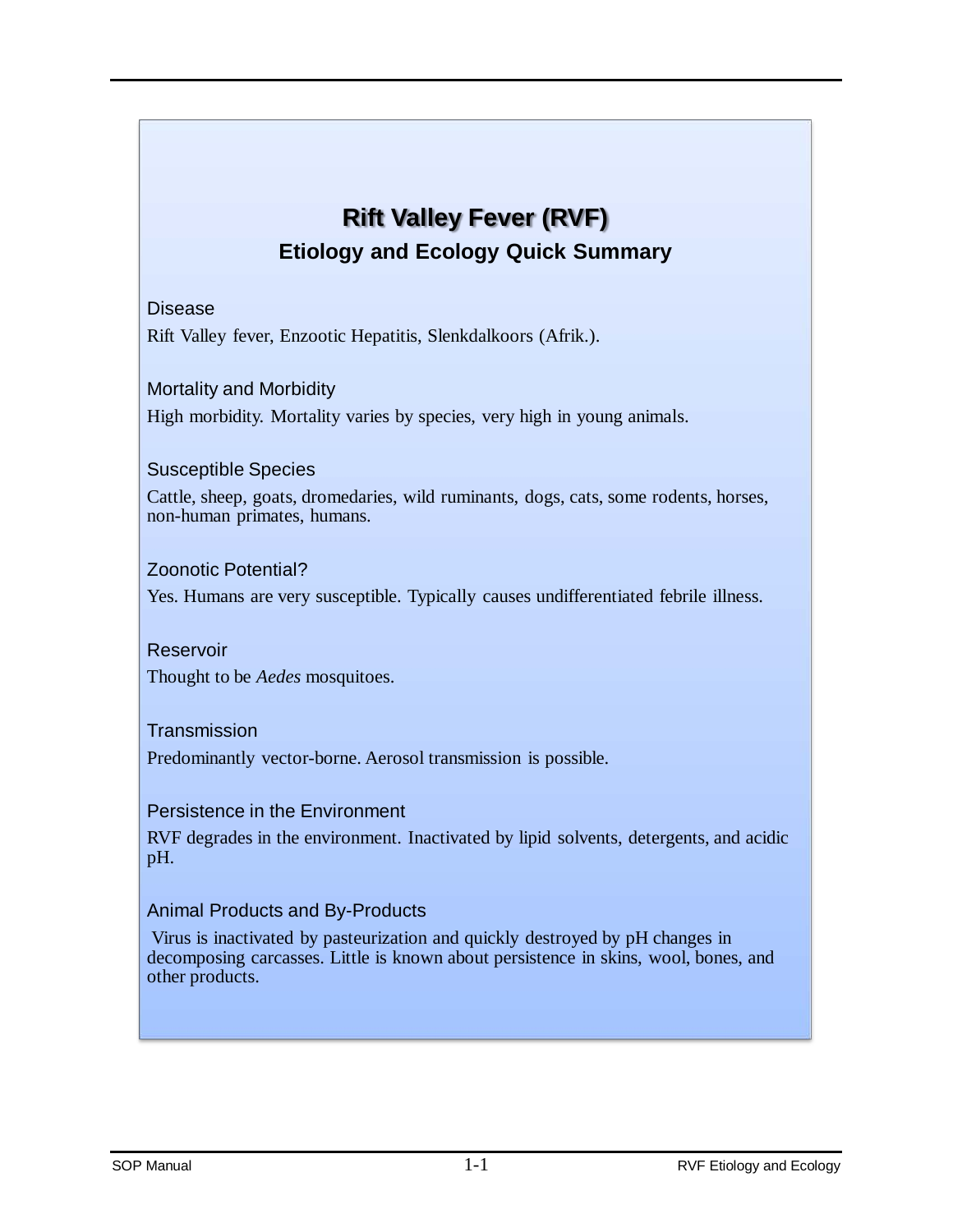# <span id="page-4-0"></span>**1.1 Introduction**

Rift Valley fever (RVF) is an acute arthropod-borne viral disease important in domestic ruminants (cattle, sheep, and goats) and humans. Though RVF is endemic in many areas of Africa, it does not currently exist in the United States. RVF is a World Organization for Animal Health (OIE) notifiable disease in 2013; RVF virus is a select agent regulated by both the U.S. Department of Agriculture (USDA) and U.S. Department of Health and Human Services.<sup>[1](#page-4-6)</sup> Having no prior exposure to the RVF virus, both animal and human populations in the United States would be highly susceptible if RVF was introduced.

RVF in ruminants causes abortions in adult cattle, sheep, and goats and high mortality in young animals. Humans are very susceptible to RVF infection, which is usually associated with a selflimiting mild influenza-like disease, with spontaneous recovery within a week. However in a small percentage (approximately 1-2 percent) of cases, infection progresses to more serious disease such as acute hepatic necrosis or hepatitis, meningoencephalitis, retinitis, and rarely, to the most severe, fatal, hemorrhagic fever form.<sup>[2](#page-4-7)</sup>

This document is intended to be an overview. Additional resources on RVF are listed in [Attachment 1.A.](#page-17-0) Foreign Animal Disease Preparedness and Response Plan (FAD PReP) documents are available on the APHIS public website [\(http://www.aphis.usda.gov/animal\\_health/emergency\\_management/\)](http://www.aphis.usda.gov/animal_health/emergency_management/) or on the APHIS Intranet [\(http://inside.aphis.usda.gov/vs/em/fadprep.shtml,](http://inside.aphis.usda.gov/vs/em/fadprep.shtml) for APHIS employees).

# <span id="page-4-1"></span>1.1.1 Preparedness Goal

The USDA Animal and Plant Health Inspection Service (APHIS) will provide etiology and ecology summaries for RVF, and update these summaries at regular intervals.

# <span id="page-4-2"></span>1.1.2 Response Goal

Unified Command and stakeholders will have a common set of etiology and ecology definitions and descriptions, to ensure proper understanding of RVF when establishing or revising goals, objectives, strategies, and procedures.

# <span id="page-4-3"></span>**1.2 Purpose**

The purpose of this document is to provide responders and stakeholders with a common understanding of the disease agent.

# <span id="page-4-4"></span>**1.3 Etiology**

# <span id="page-4-5"></span>1.3.1 Name

Rift Valley fever, Enzootic Hepatitis, Slenkdalkoors (Afrik.). RVF was first reported in 1931 by Daubney, Hudson, and Garnham as an outbreak of enzootic hepatitis observed in the Rift Valley

<sup>1</sup> Agricultural Bioterrorism Protection Act of 2002. 7 CFR Part 331 and 9 CFR Part 121.

<span id="page-4-7"></span><span id="page-4-6"></span><sup>2</sup> Center for Food Security and Public Health (CFSPH), Iowa State University, College of Veterinary Medicine. 2007. "Rift Valley Fever.[" http://cfsph.iastate.edu/Factsheets/pdfs/rift\\_valley\\_fever.pdf.](http://cfsph.iastate.edu/Factsheets/pdfs/rift_valley_fever.pdf)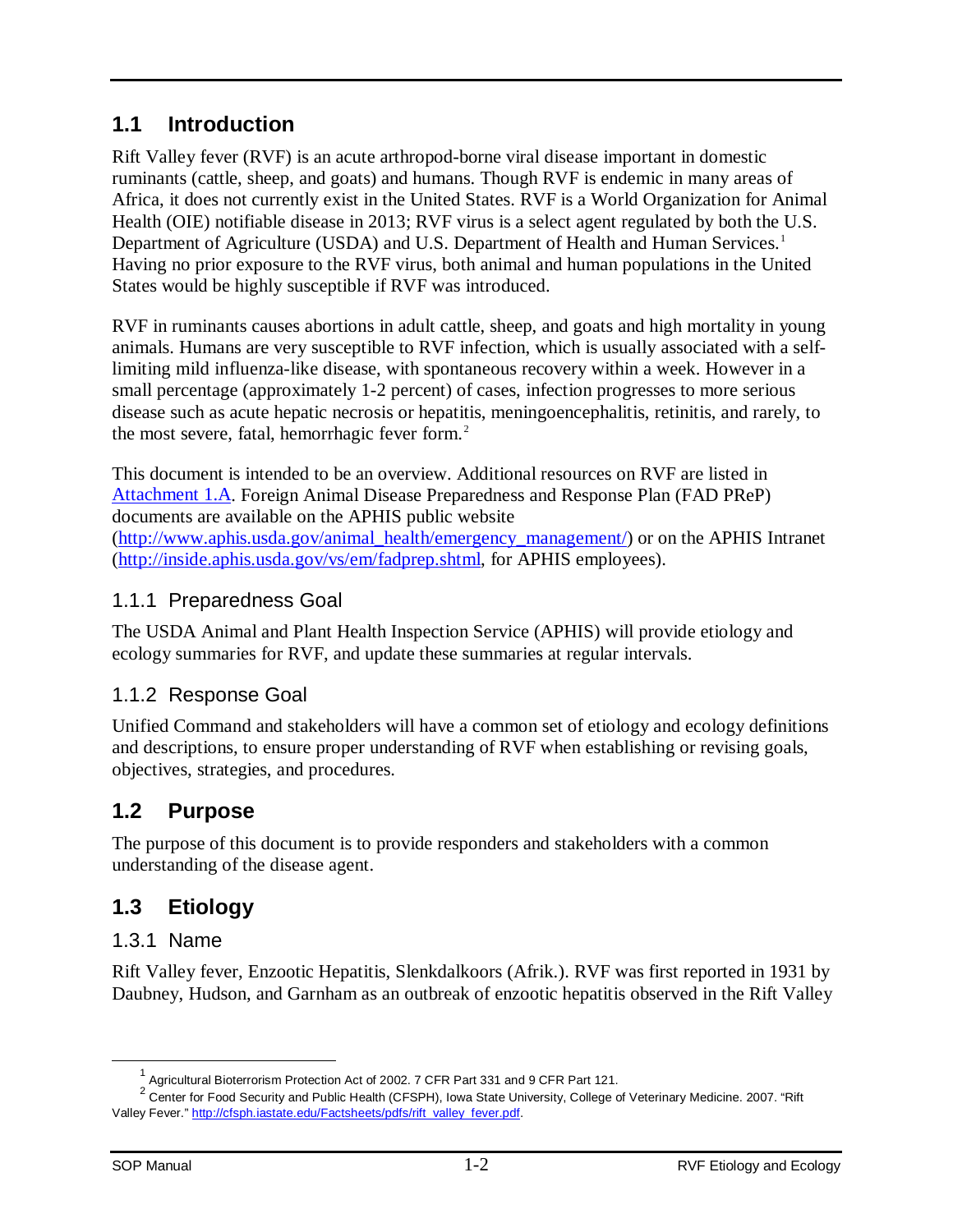of Africa (hence, its name).<sup>[3,](#page-5-4)[4](#page-5-5)</sup>

## <span id="page-5-0"></span>1.3.2 Virus Characteristics

According to the International Committee on Taxonomy of Viruses, this disease has the following characteristics:<sup>[5](#page-5-6)</sup>

- Family: Bunyaviridae
- Genera: Phlebovirus
- Type species: Rift Valley fever virus (RVFV)
- Baltimore Classification: Group V (-) ssRNA (the small segment is ambisence, RNA is ribonucleic acid).

## <span id="page-5-1"></span>1.3.3 Morphology

RVFV forms enveloped, spherical virions with diameters of 90–110 nm and contains no matrix proteins. It has a tripartite genome consisting of large (L), medium (M), and small (S) RNA segments. These RNA segments are single-stranded and exist in a helical formation within the virion. The L segment codes for the viral polymerase in the negative sense, the M segment codes for the enveloped glycoproteins G1 and G2, and the S segment codes for the N nucleoprotein. There is only one serological and immunological type of RVFV. Virus strains are classified into three lineages: Egyptian, West African, and Central-East African. [6](#page-5-7)

# <span id="page-5-2"></span>**1.4 Ecology**

#### <span id="page-5-3"></span>1.4.1 General Overview

RVF is a peracute or acute febrile disease of sheep, cattle, and goats. The disease in these species is characterized by high abortion rates and high mortality in neonates. After death, pathology typically finds hepatic necrosis, splenomegaly, and gastrointestinal hemorrhage. Humans usually present with acute febrile disease, which in a small percentage of cases may progress to retinal, hepatic, or encephalitic lesions.<sup>[7,](#page-5-8)[8](#page-5-9)</sup>

The historic distribution of RVF is the African continent, Madagascar, and the Arabian Peninsula. It is especially prevalent in sub-Saharan areas. Major epizootics have occurred at intervals of 5–20 years in southern and eastern Africa. Significant outbreaks occurred in Egypt in 1977–78 and 1993. More recently there have been outbreaks in Central African Republic (1997), Kenya (1997–98), Mauritania (1998), Mozambique (1997), Tanzania (1998), Zambia (1997),

<span id="page-5-4"></span> $3$  R. Daubney, J.R. Hudson, and P.C. Garnham. 1931. "Enzootic hepatitis or Rift Valley fever: an undescribed disease of sheep, cattle, and man from East Africa. *Journal of Pathology and Bacteriology*, 34, 545-579.

<sup>4</sup> Also see Findlay, G.M. 1932. "Rift Valley fever or enzootic hepatitis." *Transac Royal Soc Trop Med Hyg*. 25(4), 229-265.

<span id="page-5-6"></span><span id="page-5-5"></span>Find Sectional Committee on Taxonomy of Viruses. 2008. *Universal Database of the International Committee on Taxonomy of*<br>Viruses. http://www.ictvdb.org/lctv/ICTVindex.htm.

<span id="page-5-7"></span><sup>&</sup>lt;sup>6</sup> United States Animal Health Association (USAHA). 2008. *Foreign Animal Diseases*. 7th Ed. Boca Raton, FL: Boca Publications Group, pp.369-375.<br><sup>7</sup> United States Animal Health Association (USAHA). 2008. *Foreign Animal Diseases.* 7th Ed. Boca Raton, FL: Boca

<span id="page-5-8"></span>Publications Group, pp.369-375.

<span id="page-5-9"></span><sup>8</sup> World Organization for Animal Health (OIE). 2008. *OIE Manual of Diagnostic Tests and Vaccines for Terrestrial Animals*. "Section 2.1.14 Rift Valley Fever." [http://www.oie.int/fileadmin/Home/eng/Health\\_standards/tahm/2.01.14\\_RVF.pdf.](http://www.oie.int/fileadmin/Home/eng/Health_standards/tahm/2.01.14_RVF.pdf)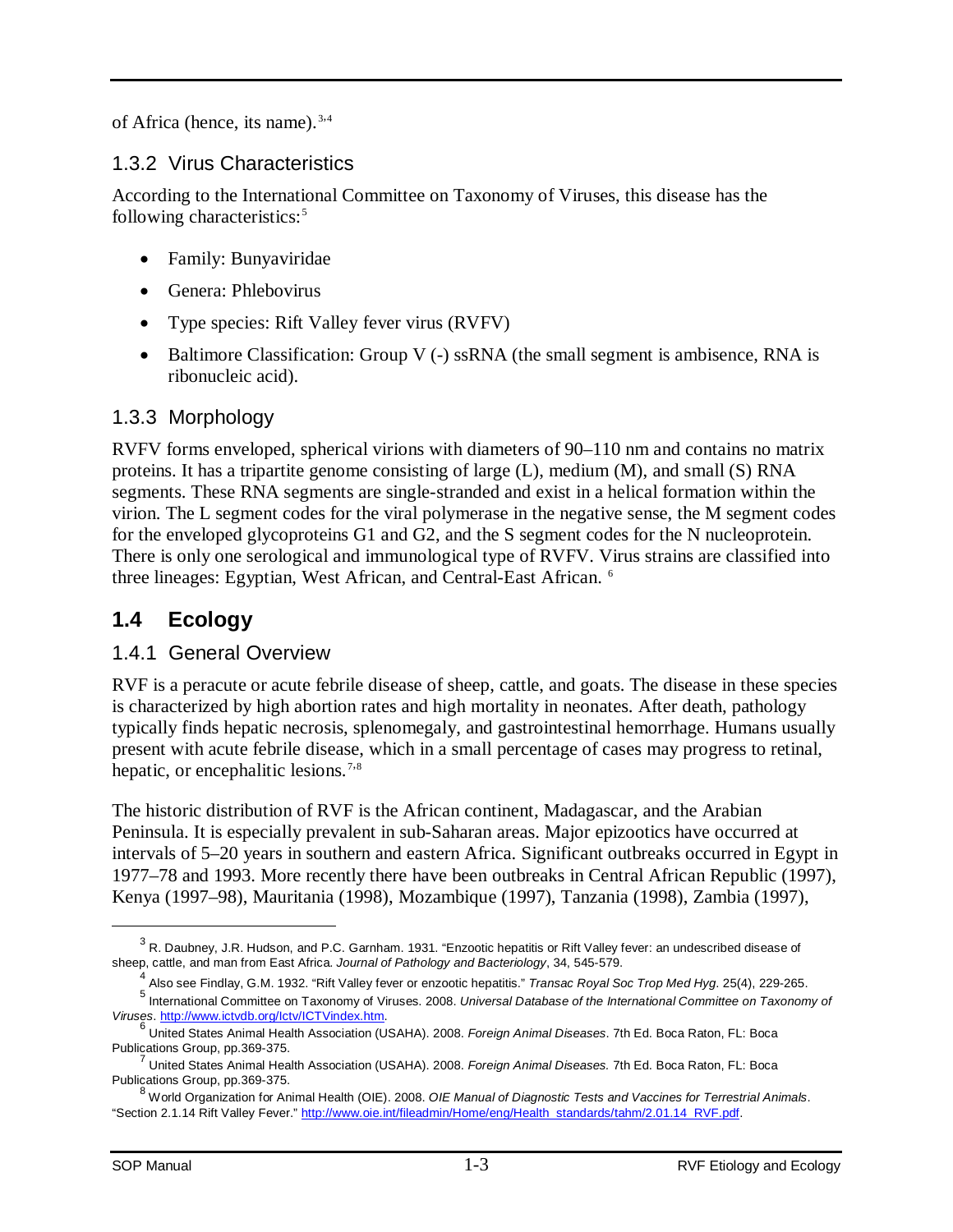Zimbabwe (1998), and South Africa (1999). In 2000, the disease was first reported off the African continent in Saudi Arabia and Yemen. Recent outbreaks in Kenya (2006–07), and in South Africa and Somalia (2010), were also reported in the Morbidity and Mortality Weekly Report (MMWR).<sup>[9](#page-6-1),[10](#page-6-2)</sup> In 2011-2012, there were additional reports of infection in Mauritania, Senegal, Namibia, and South Africa.<sup>[11](#page-6-3)</sup>

Outbreaks outside the recorded historic disease pattern of RVFV demonstrate the ecological flexibility of the virus and cause for vigilance.

## <span id="page-6-0"></span>1.4.2 Susceptible Species

RVF infects a wide range of vertebrate hosts, including

- cattle, sheep, goats
- dromedaries
- wild ruminants, buffaloes, waterbucks
- humans
- horses
- dogs, cats, bats, several rodents, and
- nonhuman primates.

Susceptibility varies amongst these species: younger animals, including lambs, kids, puppies, and kittens are extremely or highly susceptible. Cattle, buffalo, humans, and Asian monkeys are moderately susceptible. Camels, horses, and pigs are less susceptible, and develop a mild form of disease and viremia. Birds, reptiles, and amphibians are not susceptible to RVF.[12](#page-6-4) 

Key species susceptible to RVF in the United States include sheep, cattle, goats, and buffalo. Disease outbreaks can affect up to 90 percent of susceptible animals. In adult sheep, mortality rates are between 15–30 percent; the abortion rate is nearly 100 percent in pregnant ewes. A 95 percent mortality rate is observed in lambs less than 1-week old. In pregnant cows, the abortion rate can reach 85 percent, and the mortality rate in calves ranges from  $10-70$  percent.<sup>13,[14](#page-6-6)</sup> Typically, RVF is recognized by the sudden onset of abortion storms after heavy rainfall. [15](#page-6-7) In young animals, fever, anorexia, and weakness are common symptoms. There is a significant variation in the susceptibility of animals depending on the specific RVF genotype.

<span id="page-6-1"></span><sup>&</sup>lt;sup>9</sup> Centers for Disease Control and Prevention (CDC). 2007. "Outbreak of Rift Valley Fever—Kenya, November–January 2007." *Morbidity and Mortality Weekly Report (MMWR),* 56(04), 73-76.

<span id="page-6-2"></span><sup>10</sup> Food and Agriculture Organization of the United Nations (FAO). 2002. "*Preparation of Rift Valley Fever Contingency Plans*." *FAO Animal Health Manual No.15.* Rome: FAO[. http://www.fao.org/DOCREP/005/Y4140E/y4140e00.htm.](http://www.fao.org/DOCREP/005/Y4140E/y4140e00.htm)

<sup>&</sup>lt;sup>11</sup> World Organization for Animal Health (OIE). 2013. World Animal Health Information Database (WAHID). http://www.oie.int.

<span id="page-6-4"></span><span id="page-6-3"></span><sup>&</sup>lt;sup>12</sup> World Organization for Animal Health (OIE). 2009. Rift Valley Fever Technical Disease Card. Available at http://www.oie.int/animal-health-in-the-world/technical-disease-cards/.

http://www.chritheral-mealth-in-the-world/technical-disease-cards-cared-cards-care-cards-cards-cards-cards-card<br><sup>[13](http://www.oie.int/animal-health-in-the-world/technical-disease-cards/)</sup> Center for Food Security and Public Health (CFSPH), Iowa State University, College of Veterinary Medicine

<span id="page-6-7"></span><span id="page-6-6"></span><span id="page-6-5"></span>Valley Fever.[" http://cfsph.iastate.edu/Factsheets/pdfs/rift\\_valley\\_fever.pdf.](http://cfsph.iastate.edu/Factsheets/pdfs/rift_valley_fever.pdf) 14<br>
<sup>14</sup> World Organization for Animal Health (OIE). 2009. *Rift Valley Fever Technical Disease Card.* Available at<br>
http://www.oie.int/animal-

Bird, B.H., Kstazek, T.G., Nichol, S.T., MacLachlan, N.J. 2009. "Rift Valley fever virus." *JAVMA*, 234(7), 883-93.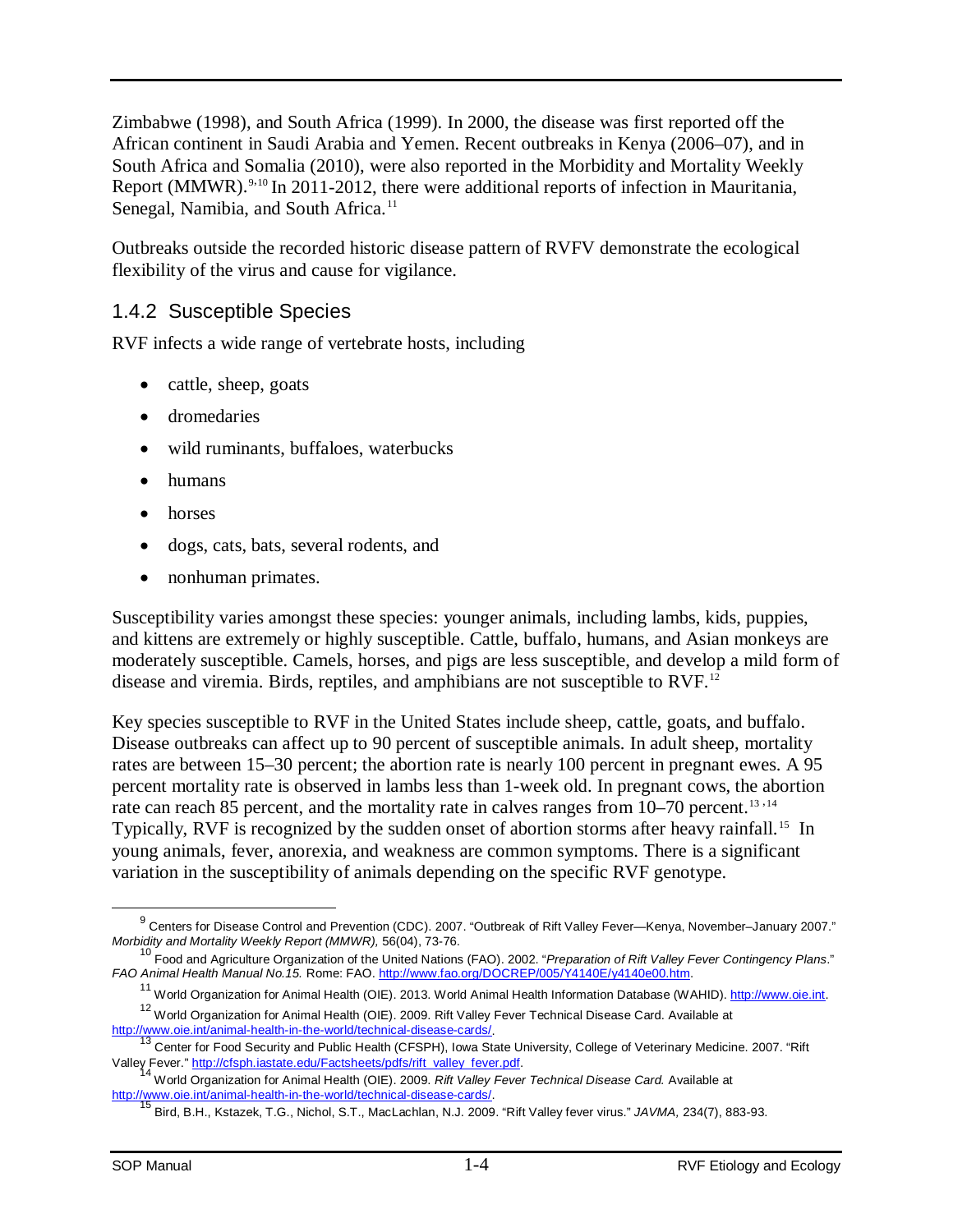#### <span id="page-7-0"></span>1.4.3 Reservoirs

There is evidence that *Aedes mcintoshi* mosquitoes are capable of vertical transmission and are thought to be the primary reservoir for RVFV. However, an animal reservoir has not been ruled out and an inter-epidemic cycle is thought to exist in Egypt and sub-Saharan Africa. In Africa, RVF circulates in widespread outbreaks occurring at 5- to 15-year intervals in dry areas of the continent, after periods of heavy rainfall. [16](#page-7-3) This allows the development of a susceptible population and requires a viral reservoir during the inter-epidemic period. Inter-epizootic periods may last for several decades in arid areas, and during this time, the prevalence of infection in humans, animals, and mosquitoes may be difficult to detect.<sup>[17](#page-7-4)</sup>

# <span id="page-7-1"></span>1.4.4 Introduction and Epizootic Cycle of RVF

RVF is predominantly a vector-borne disease. The major vectors are specific species of mosquitoes, although biting midges and ticks have been implicated in some research. A wide range of vertebrate hoses are susceptible, but ruminants are the amplifying hosts. Humans are also highly susceptible and amplifying hosts; they are typically infected by mosquitoes, though human infections have also occurred with exposure to infected carcasses. Of susceptible animal species, 85–95 percent of all those exposed will become sick rapidly, typically in  $1-3$  days.<sup>[18](#page-7-5)</sup>

RVF circulates in both epizootic and inter-epizootic cycles. This occurs particularly in high rainfall forest zones in coastal and central Africa, though epizootics have occurred in Saudi Arabia, Egypt, and Yemen. Epizootics of RVF occur in infected areas after unusually heavy rainfall and flooding;<sup>[19](#page-7-6)</sup> climatic conditions that favor the mosquito vector populations, such as high rainfall and localized flooding, are being used to predict ideal conditions for an RVF outbreak.[20](#page-7-7) During an epizootic, the virus circulates among infected vector and mammalian hosts. Cattle and sheep are the most significant livestock amplifiers of RVFV.

## <span id="page-7-2"></span>1.4.4.1 Rainfall and the Epizootic Cycle

RVFV is maintained in a cyclical pattern in Africa, resulting in significant epizootics of the disease during favorable climatic conditions. In southern Africa, outbreaks are usually associated with above average rainfall during the wet season. This leads to flooding of the dambos and subsequent hatching of the floodwater *Aedes* (see section on "Reservoirs"), which have been vertically infected. This can lead to the rapid spread of RVF as mosquitoes with an existing infection at adult emergence can transmit the virus with the first blood meal without the need to encounter a viremic host, followed by the incubation period for virus multiplication and dissemination. Heavy rainfall also provides breeding sites for the mosquito genera such as *Culex, Anopheles*, and *Mansonia.*

In northern Africa, outbreaks have appeared mainly along irrigation areas of the Nile River. In

<sup>&</sup>lt;sup>16</sup> World Organization for Animal Health (OIE). 2013. Terrestrial Animal Health Code. Chapter 8.12, Rift Valley Fever.  $\overline{a}$ 

<span id="page-7-4"></span><span id="page-7-3"></span>http://www.oie.int.<br><sup>17</sup> Gordon, S.W., R.F. Tammariello, K.J. Linthicum, D.J. Dohm et al. 1992. "Arbovirus isolations from mosquitoes collected during 1988 in the Senegal River Basin." *Am J. Trop. Med. Hyg.* 47(6), 742-8.

<sup>18</sup> Bird, B.H., Kstazek, T.G., Nichol, S.T., MacLachlan, N.J. 2009. "Rift Valley fever virus." *JAVMA,* 234(7), 883-93.

<span id="page-7-6"></span><span id="page-7-5"></span><sup>&</sup>lt;sup>19</sup> World Organization for Animal Health (OIE). 2013. Terrestrial Animal Health Code. Chapter 8.12, Rift Valley Fever. [http://www.oie.int.](http://www.oie.int/)<br><sup>20</sup> Center for Food Security and Public Health (CFSPH), Iowa State University, College of Veterinary Medicine. 2007. "Rift

<span id="page-7-7"></span>Valley Fever." http://cfsph.iastate.edu/Factsheets/pdfs/rift\_valley\_fever.pdf.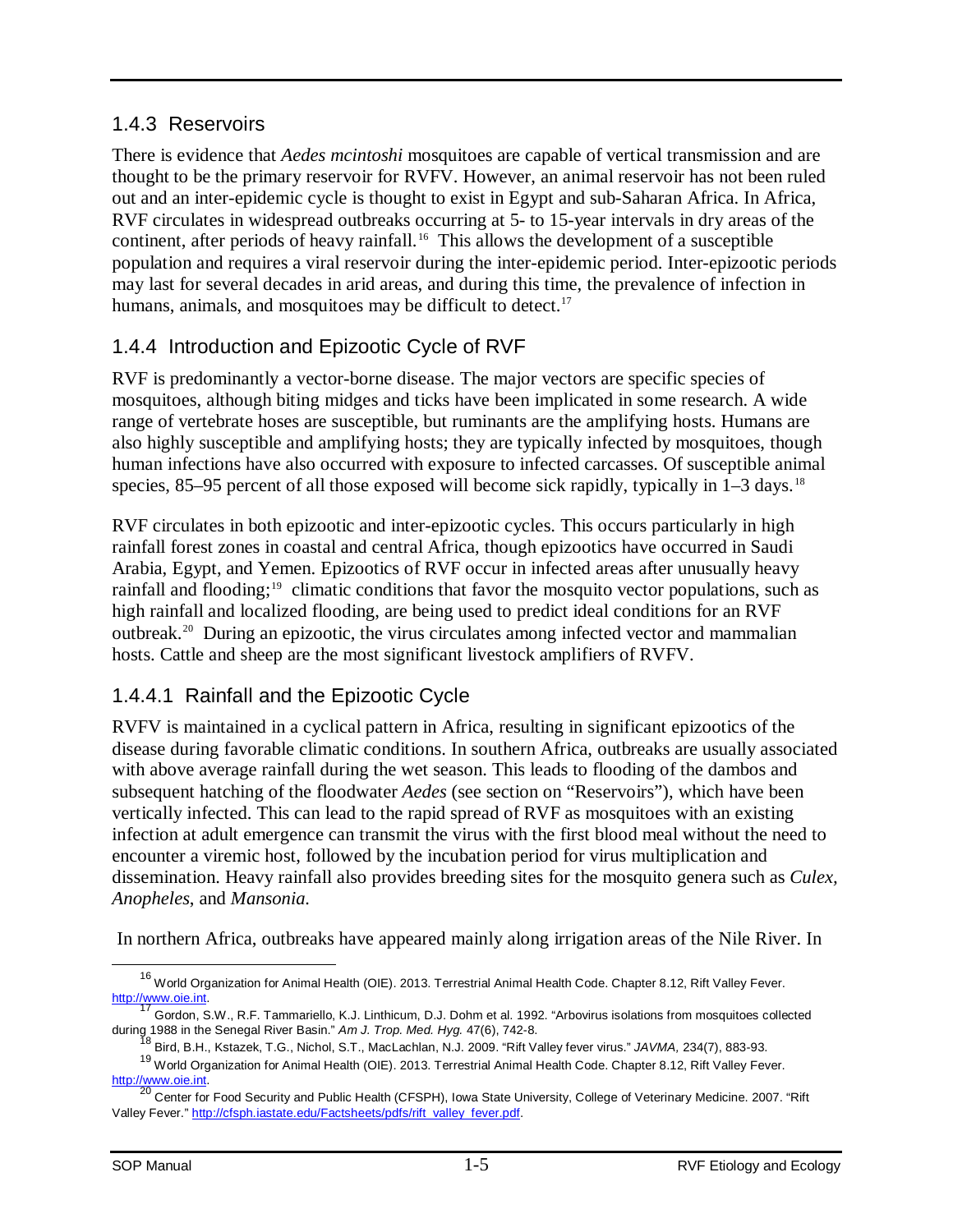eastern Africa, the virus may survive inter-epidemic periods through vertical transmission in *Aedes* belonging to the subgenera *Neomelaniconion* and possibly *Aedimorphus*. Field isolates of virus from *Ae. mcintoshi* males and females collected as immatures are suggestive evidence for the inter-epizootic survival of RVFV by vertical transmission of the virus in floodwater *Aedes* mosquitoes. RVFV is present in dormant eggs of the mosquito *Ae. Mcintoshi*, located in the soil of grassland depressions known as dambos. When these depressions fill with water, the eggs hatch, and infected mosquitoes develop. These mosquitoes infect an amplifying host (ruminant), which serves as a source of infection for many other genera of mosquitoes that rapidly spread the disease. If the area of infected mosquitoes extends into areas of susceptible animals, many clinical cases may arise.

# <span id="page-8-0"></span>1.4.5 Transmission of RVF

Transmission of RVFV is associated with the *Aedes* species of mosquitoes (particularly *Aedimorphus* and *Neomelaniconion*) in east and south Africa. [21](#page-8-2) In west Africa, other *Aedes*  species, commonly *Aedes vexans*, typically transmit RVFV, though *Culex poicilipes* has also been associated with RVFV transmission in this region.<sup>[22,](#page-8-3)[23,](#page-8-4)[24](#page-8-5)</sup> In north Africa, during the 1977– 1978 epizootic in Egypt, *Culex pipiens* played an important role.[25](#page-8-6) The epidemiology of RVF in east Africa (e.g., vector: *Ae mcintoshi* with vertical transmission), as described above, may differ from that in western Africa, where vertical transmission has not been observed. However, there is currently not evidence suggesting the presence or absence of vertical transmission in most mosquito species.

Other vectors are also likely to transmit RVFV, including other species of *Aedes* (particularly *Ae. cumminsii*, *Ae. circumluteolus*, and *Ae. mcintoshi*), Anopheles, *Culex, Eretmapodites*, and *Mansonia*. In addition, it is important to note that variation in vector competence has been demonstrated for mosquitoes of the same species from different geographical regions.<sup>[26](#page-8-7)</sup> RVFV can also be transmitted through direct and indirect (fomite) contact. The following sections provide an overview of these various transmission pathways.

## <span id="page-8-1"></span>1.4.5.1 Vectors

#### *1.4.5.1.1 Vertical Transmission*

RVFV may be transmitted vertically between generations of mosquitoes without cycling through a vertebrate host. Epizootics are the most notable manifestation of RVF, but persistence of the virus in the environment likely depends on vertical transmission in certain *Aedes spp*, subgenera

<span id="page-8-2"></span><sup>21</sup> Fontenille, D., M. Traore-Lamizana, M. Diallo, J. Thonnon, J.P. Digoutte, and H.G. Zeller. 1998. "New Vectors of Rift Valley Fever in West Africa." *Emerging Infectious Diseases,* 4(2).  $\overline{a}$ 

<span id="page-8-3"></span><sup>22</sup> Fontenille, D., M. Traore-Lamizana, M. Diallo, J. Thonnon, J.P. Digoutte, and H.G. Zeller. 1998. "New Vectors of Rift Valley Fever in West Africa." *Emerging Infectious Diseases,* 4(2). <sup>23</sup> Diallo, M., Nabeth, P., Ba, K. et al. 2005. Mosquito vectors of the 1998-1999 outbreak of Rift Valley Fever and other

<span id="page-8-4"></span>arboviruses (Bagaza, Sanar, Wesselsbron, and West Nile) in Mauritania and Senegal." *Med Vet Entomol.* 19(2), 199-26.

<span id="page-8-5"></span><sup>24</sup> Diallo, M., L. Lochouarn, K. Ba, A.A. Sall, et al.2000. "First isolation of the Rift Valley fever virus from *Culex poicilipes* 

<sup>(</sup>Diptera: Cuclicidae) in Nature. *Am. J. Trop. Med. Hyg.* 62(6), 702-4.<br><sup>25</sup> Meegan, J.M., G.M. Khalil, H. Hoogstraal, F.K. Adham. 1980. "Experimental transmission and field isolation studies

<span id="page-8-7"></span><span id="page-8-6"></span>implicating Culex pipiens as a vector of Rift Valley fever virus in Egypt." *Am. J. Trop. Med. Hyg.* 29(6): 1405-1410.<br><sup>26</sup> Turell, M.J., K.E. Bennett, and W.C. Wilson. 2010. "Potential for North American mosquitoes (Dipte Rift Valley fever virus."*J Med Ent, 4*7(5), 884-9.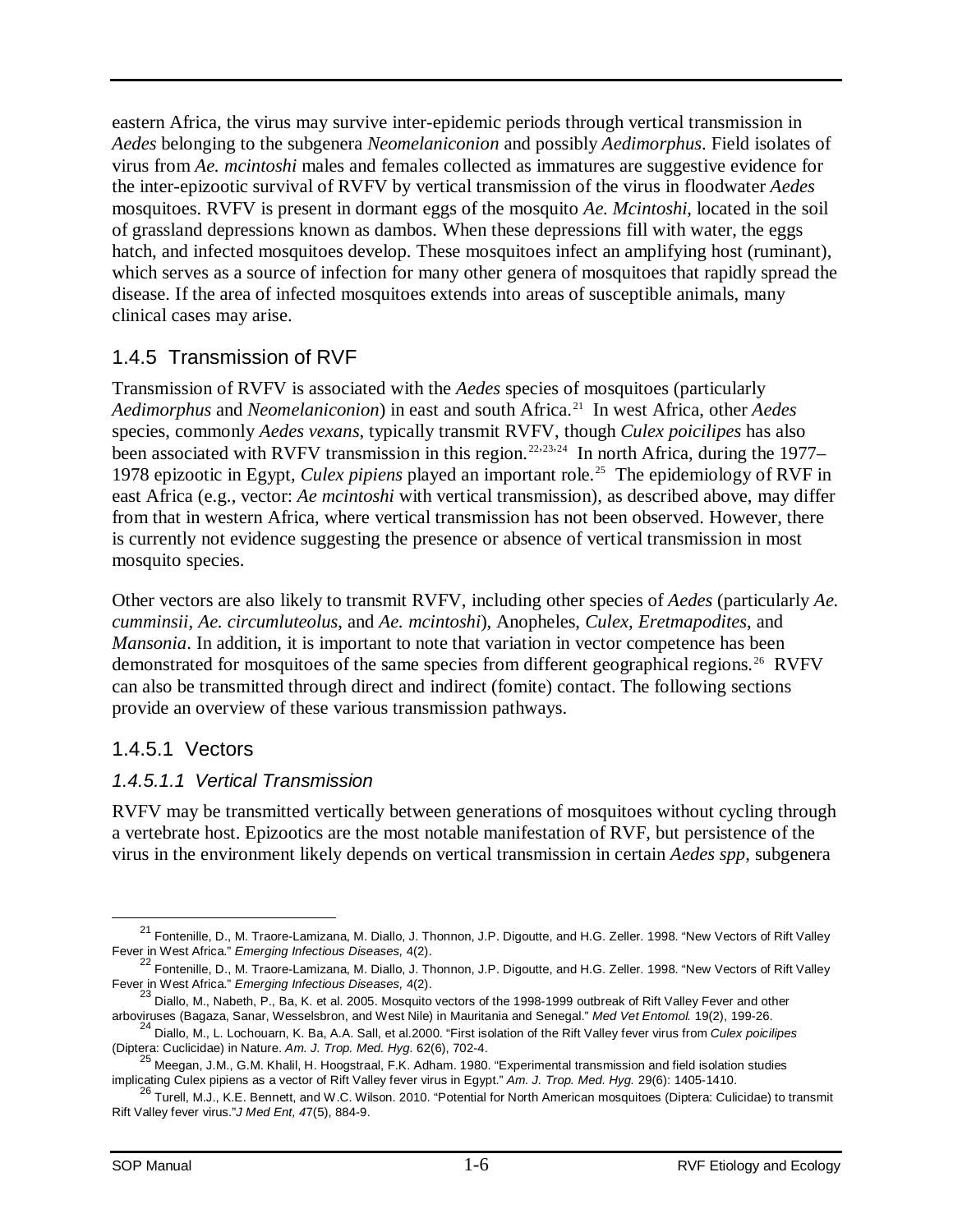*Neomelaniconion* and possibly *Aedimorphus*. [27](#page-9-0) These mosquitoes, the "floodwater *Aedes*" mentioned previously, have drought-resistant eggs that survive for several years without hatching. <sup>[28](#page-9-1)</sup> This vertical transmission allows RVFV to survive in the environment. These mosquitoes lay eggs in which the first stage larvae develop but then enter a resting phase until heavy rainfall and subsequent flooding stimulates adult emergence. Egg hatching is also staggered, which is a survival adaptation of the species of mosquito and beneficial to RVFV.<sup>[29](#page-9-2)</sup> There is no evidence suggesting how long RVFV can survive in mosquito eggs.

## *1.4.5.1.2 Biological Transmission*

*Aedes* mosquitoes are thought to serve as the major reservoir and vector. However, other species are key secondary vectors capable of biological transmission. [30](#page-9-3) Biological vectors are the *Aedes*, *Culex, Eretmopodites*, and *Mansonia* mosquito species. The virus has been isolated in 40 mosquito species in 8 genera in the field, and experimentally more than 30 species have shown the ability to transmit the virus biologically. [31](#page-9-4),[32](#page-9-5) The virus has also been isolated in Culicoides (biting midges) and Simulids (black flies), as well as in two tick species (*Amblyomma variegatum* and *Rhipicephalus appendiculatus*).<sup>[33](#page-9-6)</sup> However, isolation does not necessarily demonstrate that a species is a competent biological vector. $34$ 

#### *1.4.5.1.3 Mechanical Transmission*

Biting midges (species of Culicoides) and sand flies could also play less significant roles in RVFV transmission.<sup>35</sup> RVFV can be mechanically transmitted by biting flies such as Culicoides, Phlebotomids, *Stomoxys calcitrans* (stable fly), Simulids, and other biting insects.<sup>[36](#page-9-9), [37](#page-9-10)</sup> Research has also demonstrated that mosquito species can transmit RVFV mechanically.<sup>[38](#page-9-11)</sup> Though livestock are primarily infected by biological vectors, midges, and other biting insects play a role in mechanical dissemination of the disease once virus amplification has occurred in an animal host.

<span id="page-9-0"></span><sup>&</sup>lt;sup>27</sup> For example, see K.J. Linthicum, F.G. Davies, A. Kairo, and C.L. Bailey. 1985. "Rift Valley fever virus (family Bunyaviridae, genus *Phlebovirus).* Isolations from Diptera collected during an inter-epizootic period in Kenya." *Journal of Hygiene.* 95, 197-209.

<sup>28</sup> Bird, B.H., Kstazek, T.G., Nichol, S.T., MacLachlan, N.J. 2009. "Rift Valley fever virus." *JAVMA,* 234(7), 883-93.

<span id="page-9-2"></span><span id="page-9-1"></span><sup>29</sup> Mondet, B., A. Diaïté, J.A. Ndione, A.G. Fall et al. "Rainfall patterns and population dynamics of *Aedes (Aedimorphus) vexans arabiensis,* Patton 1905 (Diptera: Culicidae), a potential vector of Rift Valley Fever virus in Senegal." *J. Vector Ecology.*   $30(1)$ , 102-6.

<sup>30</sup> Bird, B.H., Kstazek, T.G., Nichol, S.T., MacLachlan, N.J. 2009. "Rift Valley fever virus." *JAVMA,* 234(7), 883-93.

<span id="page-9-4"></span><span id="page-9-3"></span><sup>31</sup> Turell, M.J., K.J. Linthicum, L.A. Patrican, F.G. Davies et al. 2008. "Vector Competence of Selected African Mosquito (Diptera: Culicidae) Species for Rift Valley Fever Virus." *J Med Ent* 45(1): 102-108.

<span id="page-9-5"></span><sup>&</sup>lt;sup>32</sup> Fontenille, D., M. Traore-Lamizana, M. Diallo, J. Thonnon, J.P. Digoutte, and H.G. Zeller. 1998. "New Vectors of Rift Valley Fever in West Africa." *Emerging Infectious Diseases, 4(2)*. 33 Pepin, M. Bouloy, M., Bird, B., et al. 2010. "Rift Valley fever virus (*Bunyaviridae: Phlebovirus)*: an update on pathogenesis, <sup>33</sup> Pepin, M. Bouloy, M., Bir

<span id="page-9-7"></span><span id="page-9-6"></span>molecular epidemiology, vectors, diagnostics and prevention." *Veterinary Research.* 41(61). <sup>34</sup> Gerdes, G.H. 2004. "Rift Valley fever." *Rev. Sci. tech. Off. Int. Epiz.,* 23(2): 613-623.

<sup>35</sup> Jennings, M., G.S. Platt, and E.T. Bowen. 1982. "The susceptibility of Culicoides variipennis Coq. (Diptera:

<span id="page-9-9"></span><span id="page-9-8"></span>Ceratopogonidae) to laboratory infection with Rift Valley Fever virus." Trans. R. Soc. Trop. Med. Hyg. 76(5), 587-9.<br><sup>36</sup> United States Animal Health Association (USAHA). 2008. Foreign Animal Diseases. 7th Ed. Boca Raton,

<span id="page-9-10"></span>Publications Group, pp.369-375.<br><sup>37</sup> Turell, M.J., Dohm, D.J., Geden, C.J. et al. 2010. "Potential for Stable Flies and House Flies (Diptera: Muscidae) to Transmit Rift Valley Fever Virus." *Journal of the American Mosquito Control Association,* 26(4), 445-448.

<span id="page-9-11"></span><sup>&</sup>lt;sup>38</sup> Hoch, A.L., T.P. Gargan, and C.L. Bailey. 1985. "Mechanical transmission of Rift Valley fever virus by hematophagous Diptera." *Am. J. Trop. Med. Hyg*. 34(1), 188-93.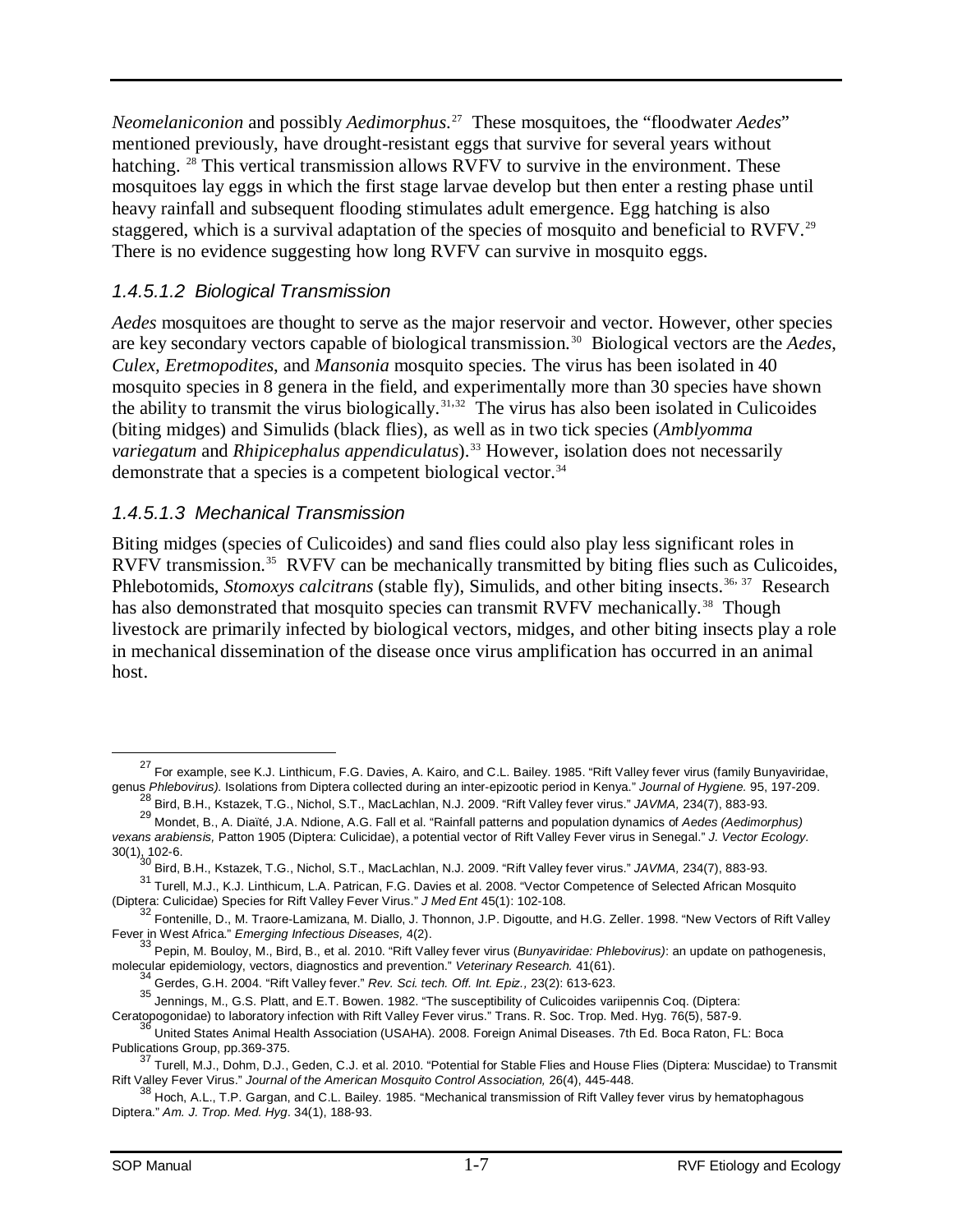#### *1.4.5.1.4 Live Animals*

There is no evidence that direct contact transmission plays a significant role in the transmission of RVF. However, in susceptible species, the virus can be transmitted in *utero* to the fetus.[39](#page-10-2)  RVFV has also been found in semen.<sup>[40](#page-10-3)</sup> Because transmission can occur through direct contact with blood and other body fluids, it is hypothetically possible that animals could become infected through contact with an aborted fetus or placental membranes which do contain virus, though the relative importance of this transmission mechanism is not well understood.<sup>[41](#page-10-4)</sup>

#### *1.4.5.1.5 Animal Products and Byproducts*

RVFV can be transmitted by physical contact with infected tissues, particularly during parturition, necropsy, slaughter, laboratory procedures, or meat preparation.<sup>[42](#page-10-5)</sup> For humans, exposure to blood and tissue during slaughter poses the greatest risk for infection. Meat should be cooked thoroughly before eating; meat has not been implicated as a vehicle for human infection.<sup>[43](#page-10-6)</sup>

Epidemiological evidence suggests RVFV can be transmitted through raw, unpasteurized milk.<sup>[44](#page-10-7),[45](#page-10-8)</sup> The use of fresh, unpasteurized milk in RVF outbreaks should be avoided.

Little or no information is available on the role of wool, bones, skins, or other animal fibres in virus transmission. The OIE considers hides, skins, wool, and fiber to be "safe commodities," and recommends not requiring any specific cleaning, disinfection, or treatment of these commodities from countries with RVF. [46](#page-10-9)

## <span id="page-10-0"></span>1.4.5.2 Fomites

Fomites that are contaminated with blood or other fluids need to be cleaned and disinfected to prevent the transmission of RVFV. In addition, reusing hypodermic needles for vaccination can transmit the virus from an infected to an uninfected animal.

## <span id="page-10-1"></span>1.4.5.3 Personnel

In addition to direct contact with infected animals and animal products, aerosol transmission has been documented in people involved with slaughter, post-mortem examinations, and laboratory

<sup>39</sup> Bird, B.H., Kstazek, T.G., Nichol, S.T., MacLachlan, N.J. 2009. "Rift Valley fever virus." *JAVMA,* 234(7), 883-93.

<span id="page-10-3"></span><span id="page-10-2"></span><sup>40</sup> Center for Food Security and Public Health (CFSPH), Iowa State University, College of Veterinary Medicine. 2007. "Rift Valley Fever.[" http://cfsph.iastate.edu/Factsheets/pdfs/rift\\_valley\\_fever.pdf](http://cfsph.iastate.edu/Factsheets/pdfs/rift_valley_fever.pdf) 41 Pepin, M. Bouloy, M., Bird, B., et al. 2010. "Rift Valley fever virus (*Bunyaviridae: Phlebovirus)*: an update on pathogenesis, <sup>41</sup> Pepin, M

<span id="page-10-4"></span>molecular epidemiology, vectors, diagnostics and prevention." *Veterinary Research.* 41(61).

<span id="page-10-5"></span><sup>&</sup>lt;sup>42</sup> Center for Food Security and Public Health (CFSPH), Iowa State University, College of Veterinary Medicine. 2007. "Rift Valley Fever.[" http://cfsph.iastate.edu/Factsheets/pdfs/rift\\_valley\\_fever.pdf.](http://cfsph.iastate.edu/Factsheets/pdfs/rift_valley_fever.pdf) <sup>43</sup> Peters, C.J. and K.J. Linthicum. 1994. "Rift Valley Fever." In G. Beran (ed.) *Handbook of Zoonoses*. Boca Raton, FL: CRC

<span id="page-10-7"></span><span id="page-10-6"></span>Press.<br><sup>44</sup> Borio, L., T. Inglesby, C.J. Peters et al. 2002. "Hemorrhagic fever viruses as biological weapons: medical and public health management." *JAMA*, 287(18), 2391-405.

<span id="page-10-8"></span><sup>45</sup> United States Animal Health Association (USAHA). 2008. Foreign Animal Diseases. 7th Ed. Boca Raton, FL: Boca Publications Group, pp.369-375.

<span id="page-10-9"></span><sup>46</sup> World Organization for Animal Health (OIE). 2013. Terrestrial Animal Health Code. Rift Valley Fever, Chapter 8.12. Available at [http://www.oie.int.](http://www.oie.int/)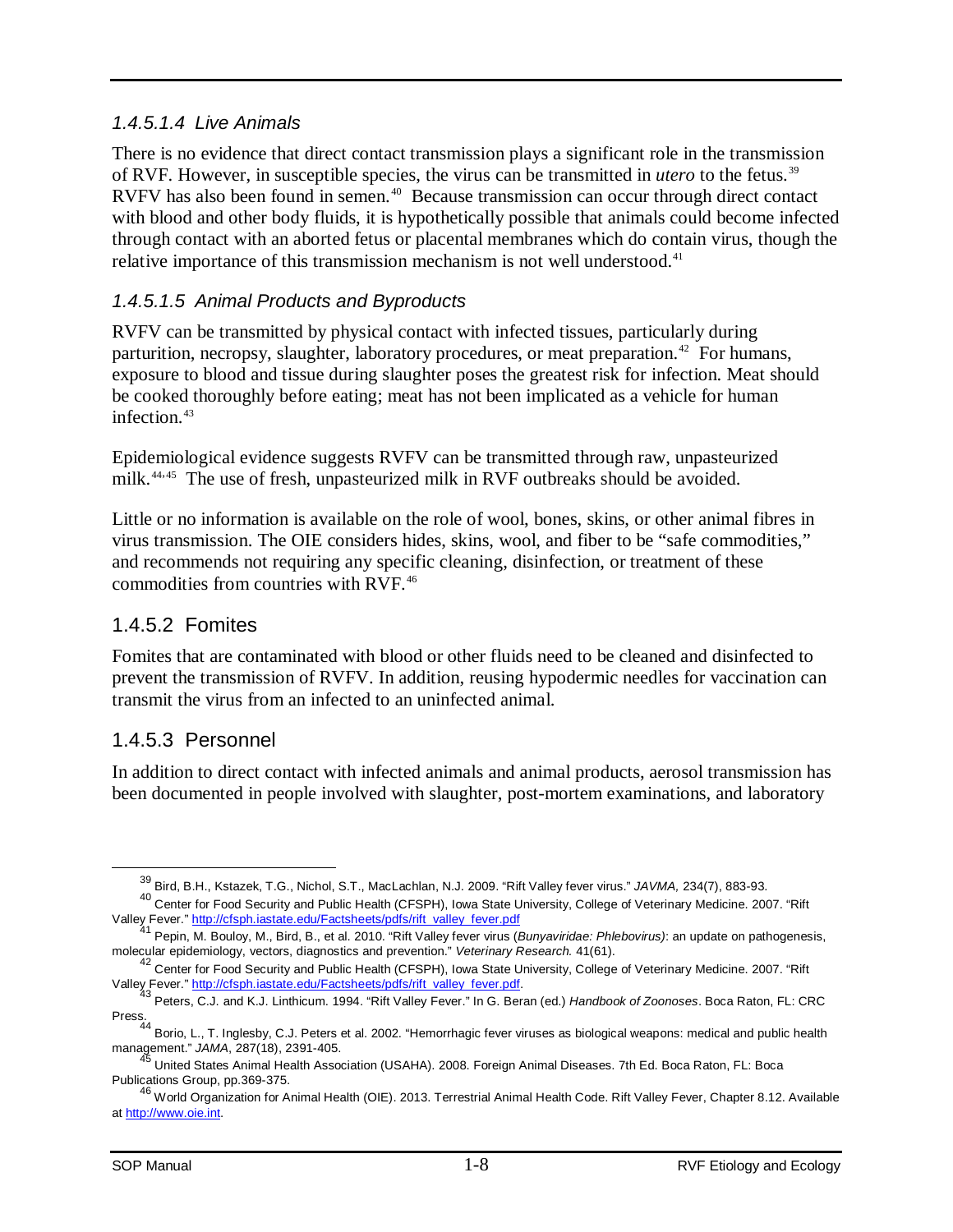handling of tissues from infected animals.<sup>[47,](#page-11-1)[48](#page-11-2)</sup> Aerosol transmission is a potential pathway.<sup>49</sup> In addition, the first *in utero* transmission of RVFV in a newborn was reported in 2006.<sup>[50](#page-11-4)</sup>

## *1.4.5.3.1 Incubation Period and Symptoms*

In humans, infection with RVFV typically causes an asymptomatic infection or a mild to moderate, non-fatal, flu-like illness with fever and liver abnormalities after a 2–6 day period. In uncomplicated RVF infections, symptoms include fever, headache, generalized weakness, myalgia, and back pain. In addition, neck stiffness, vomiting, and photophobia are also observed in some patients.<sup>[51](#page-11-5)</sup>

While most people recover spontaneously from RVF within approximately two days to a week, a few patients develop ocular disease and meningoencephalitis; these clinical signs are typically observed one to three weeks after the initial symptoms. [52](#page-11-6) The ocular form is characterized by retinal lesions and may result in some degree of permanent visual impairment. Death is rare in cases of ocular disease or meningoencphalitis.

In an even smaller percentage of patients, complications—including hemorrhagic fever—occur.<sup>[53](#page-11-7)</sup> Hemorrhagic fever usually develops two to four days after initial symptoms, which may include jaundice, hematemesis, melena, a purpuric rash, petechiae, bleeding from the gums, and can progress to frank hemorrhages. Hemorrhagic fever appears to be the major cause of death in RVFV infection.[54](#page-11-8) 

# <span id="page-11-0"></span>1.4.5.4 Factors Influencing Transmission

Infection rates of biological vectors are directly proportional to the titer of the virus in the circulating blood of the host. The high titers that occur in vertebrate hoses, including RVFV infected humans, are conducive to high infection rates in a range of vectors.<sup>[55](#page-11-9)</sup> High titers of circulating virus are also required for mechanical transmission.

There is evidence that *Culex pipiens* mosquitoes infected with RVF are adversely affected by the virus. [56](#page-11-10) The infected mosquitoes are less able to engorge with blood, which leads to an increase in probing and an increase in attempted feedings on a greater number of hosts. Both of these

<span id="page-11-1"></span><sup>&</sup>lt;sup>47</sup> Smithburn, K.C., A.F. Mahaffy, A.J. Haddow, et al. 1949. "Rift Valley Fever: Accidental Infections Among Laboratory Workers." J. *Immun*. 62, 213-27.  $\overline{a}$ 

<sup>48</sup> Bird, B.H., Kstazek, T.G., Nichol, S.T., MacLachlan, N.J. 2009. "Rift Valley fever virus." *JAVMA*, 234(7), 883-93.

<sup>49</sup> Borio, L., T. Inglesby, C.J. Peters et al. 2002. "Hemorrhagic fever viruses as biological weapons: medical and public health

<span id="page-11-4"></span><span id="page-11-3"></span><span id="page-11-2"></span>management." *JAMA,* 287(18), 2391-405. <sup>50</sup> Arishi, H.M., A.Y. Ageel, and M.N. Hazmi. 2006. "Vertical transmission of fatal Rift Valley fever in a newborn." *Ann Trop Paediatr*. 26(3), 251,-3

<span id="page-11-5"></span><sup>&</sup>lt;sup>51</sup> Center for Food Security and Public Health (CFSPH), Iowa State University, College of Veterinary Medicine. 2007. "Rift Valley Fever. pdf.<br>Valley Fever. **http://cfsph.iastate.edu/Factsheets/pdfs/rift** valley fever.pdf

<span id="page-11-6"></span><sup>&</sup>lt;sup>52</sup> Center for Food Security and Public Health (CFSPH), Iowa State University, College of Veterinary Medicine. 2007. "Rift Valley<sub>s</sub> Fever.[" http://cfsph.iastate.edu/Factsheets/pdfs/rift\\_valley\\_fever.pdf.](http://cfsph.iastate.edu/Factsheets/pdfs/rift_valley_fever.pdf)

Bird, B.H., Kstazek, T.G., Nichol, S.T., MacLachlan, N.J. 2009. "Rift Valley fever virus." *JAVMA*, 234(7), 883-93.

<span id="page-11-8"></span><span id="page-11-7"></span><sup>&</sup>lt;sup>54</sup> Center for Food Security and Public Health (CFSPH), Iowa State University, College of Veterinary Medicine. 2007. "Rift Valley Fever.pdf.<br>Valley Fever.pdf.

<span id="page-11-9"></span>Center for Food Security and Public Health (CFSPH), Iowa State University, College of Veterinary Medicine. 2007. "Rift Valley Fever.[" http://cfsph.iastate.edu/Factsheets/pdfs/rift\\_valley\\_fever.pdf.](http://cfsph.iastate.edu/Factsheets/pdfs/rift_valley_fever.pdf) 56<br>56 For example, Gad, A.M., A.N. Hassan, A.I. Merdan. 1989. "Transmission of Rift Valley feer virus by different geographic

<span id="page-11-10"></span>strains of Culex pipiens Egypt." *J Egypt Public Health Assoc.* 64(5-6): 363-79.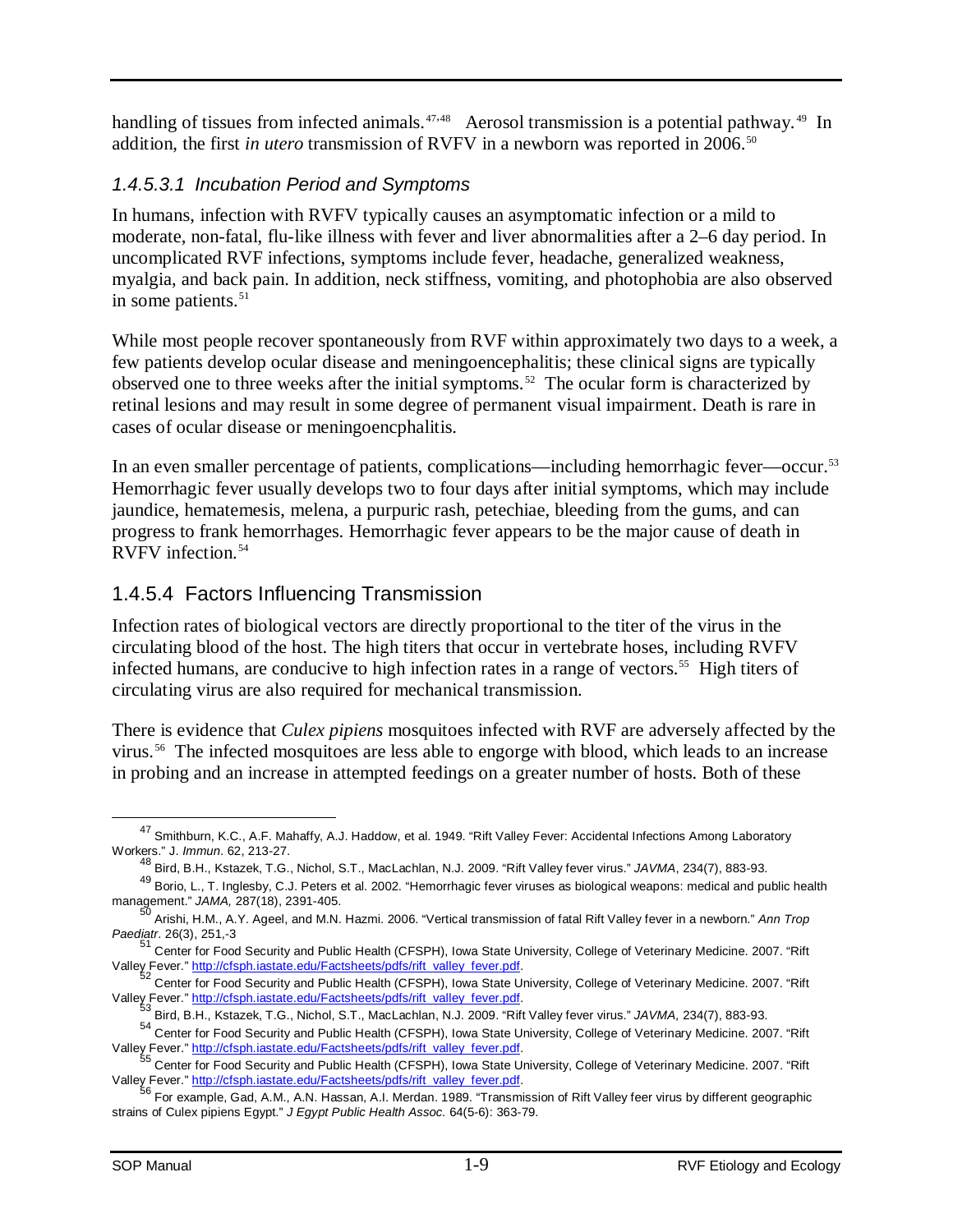behavioral changes are likely to increase the transmission rate of the virus. Temperature also impacts the susceptibility of *Culex pipiens* to RVFV; at lower temperatures, fewer mosquitoes have virus that is detectable (13 $^{\circ}$ C in comparison to 26 $^{\circ}$ C).<sup>57</sup>

Mosquito survival is governed by a range of factors, such as temperature, wind, rainfall, and host availability. These factors impact how long adult mosquitoes may be able to survive and maintain RVFV.[58](#page-12-2) Adult mosquitoes that become infected with RVFV usually remain infected for life. At least one species of mosquito has been shown capable of transmitting RVFV 36 days after oral infection. In general, the likelihood of survival of RVFV in mosquitoes in excess of approximately 4 weeks is very low.

# <span id="page-12-0"></span>**1.5 Risk of Introduction**

It is possible that RVF could be introduced to North America and the United States. With increasing travel and trade, there are many pathways for the entry of RVFV such as the importation of infected animals, people, and vectors.<sup>[59](#page-12-3)</sup> Intentional introduction may also be a concern: RVFV has been considered as a potential biological weapon.<sup>[60,](#page-12-4)[61](#page-12-5)</sup> The United States has millions of susceptible animals, including over 5 million sheep and 90 million cows.

Few studies have thoroughly explored vector competency, but preliminary results suggest that several species of North American mosquitoes are capable of transmitting RVFV effectively.<sup>62</sup> Studies have demonstrated that multiple species of North American mosquitoes could be potential vectors, including multiple species of *Aedes* and *Culex* mosquitoes.<sup>[63](#page-12-7),[64](#page-12-8)</sup> One study, published in 2008, collected selected mosquito species from the southeastern United States to assess their ability to serve as potential vectors for RVFV. Mosquitoes were transported to research facility and fed on adult hamsters that had been inoculated one day prior with RVFV. These mosquitoes were tested for infection and ability to transmit RVFV after incubation at 26ºC for 7–21 days. None of the species tested (*Ae. taeniorhynchus, Ae. vexans, Cx. erraticus, Cx. nigripalpus, Cx. quinquefasciatus, and Cx. salinarius*) were efficient vectors after they fed on hamsters with viremias ranging from 104.1 to 106.9 plaque-forming units (PFU)/ml. However, *Ae. taeniorhynchus, Ae. vexans, and Cx. erraticus* all developed disseminated infections after they fed on hamsters with viremias between 108.5 and 1010.2 PFU/ml, and both *Ae. vexans* and *Cx. erraticus* transmitted RVFV by bite.<sup>[65](#page-12-9)</sup>

<span id="page-12-1"></span><sup>57</sup> Brubaker, J.F. and M.J. Turell. 1998. "Effect of environmental temperature on the susceptibility of Culex pipiens (Diptera: Culicidae) to Rift Valley fever virus." *J Med Entomol*. 35(6), 918-21  $\overline{a}$ 

<span id="page-12-2"></span><sup>58</sup> Brubaker, J.F. and M.J. Turell. 1998. "Effect of environmental temperature on the susceptibility of Culex pipiens (Diptera: Culicidae) to Rift Valley fever virus." *J Med Entomol.* 35(6), 918-21

<span id="page-12-3"></span><sup>59</sup> Kasari, T.R., D.A. Carr, T.V. Lynn, J.T. Weaver. 2008. "Evaluation of pathways for release of Rift Valley fever virus into domestic ruminant livestock, ruminant wildlife, and human populations in the continental United States. *JAVMA*, 232(4): 514-29.

<span id="page-12-4"></span> $^{60}$  Borio, L., T. Inglesby, C.J. Peters et al. 2002. "Hemorrhagic fever viruses as biological weapons: medical and public health management." *JAMA,* 287(18), 2391-405.

<sup>61</sup> Bird, B.H., Kstazek, T.G., Nichol, S.T., MacLachlan, N.J. 2009. "Rift Valley fever virus." *JAVMA,* 234(7), 883-93.

<span id="page-12-6"></span><span id="page-12-5"></span> $62$  House, J.A., M.J. Turell, and C.A. Mebus. 1992. "Rift Valley fever: present status and risk to the Western Hemisphere." *Journal of Med Ent*. 35(2): 132-5.

<span id="page-12-7"></span><sup>63</sup> Gargan, T.P., G.G. Clark, D.J. Dohm, M.J. Turrell, and C.L. Bailey. 1988. "Vector Potential of Selected North American

Mosquito Species for Rift Valley Fever Virus." *Am. J. Trop. Med. Hyg*. 38(2), 440-6. <sup>64</sup> Bird, B.H., Kstazek, T.G., Nichol, S.T., MacLachlan, N.J. 2009. "Rift Valley fever virus." *JAVMA,* 234(7), 883-93.

<span id="page-12-9"></span><span id="page-12-8"></span><sup>65</sup> Turell, M.J., D.J. Dohm, C.N. Mores, L. Terracina, et al. 2008. "Potential for North American Mosquitoes to Transmit Rift Valley Fever Virus." *Journal of the American Mosquito Control Association,* 24(4): 502-507.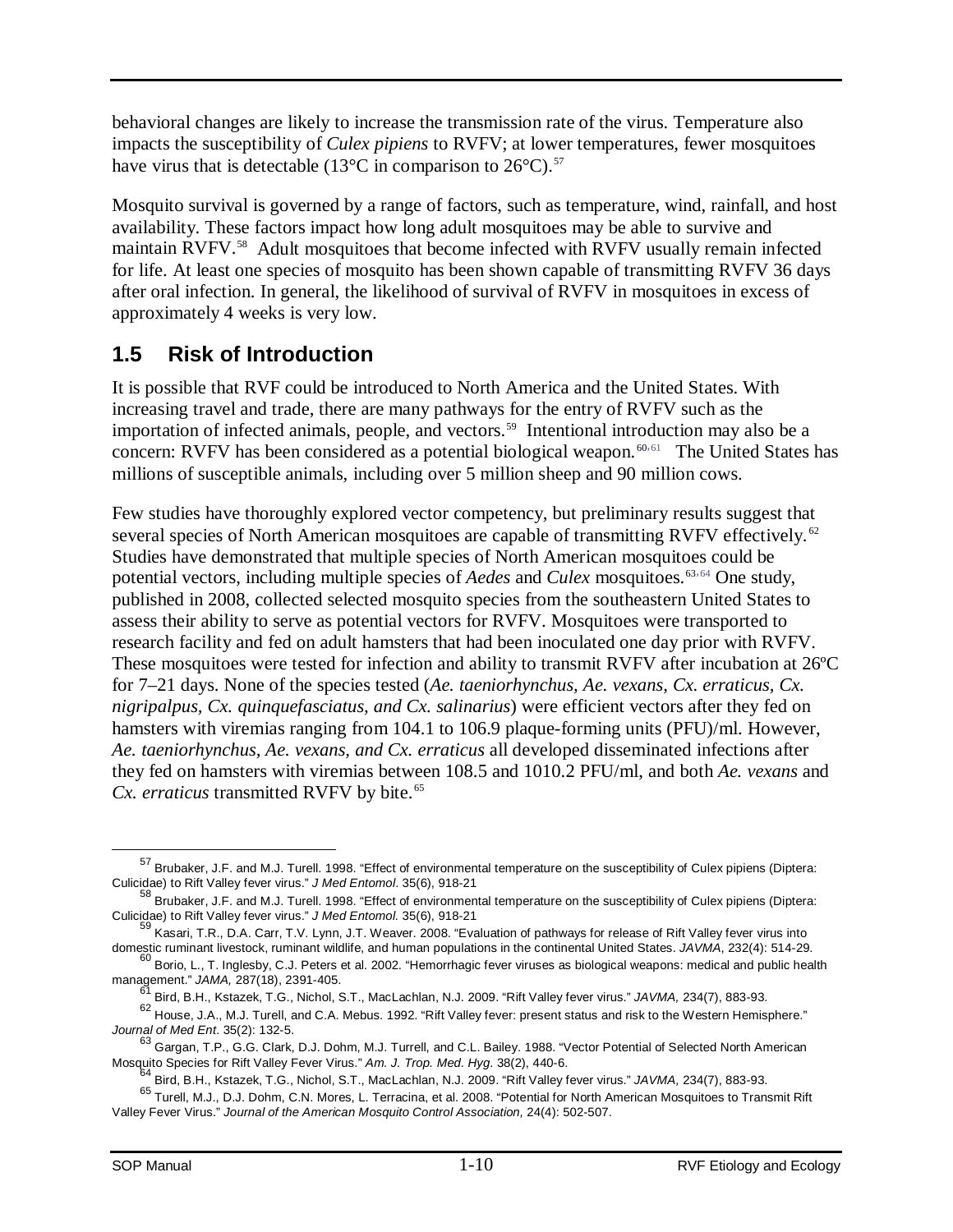An additional study evaluated the ability of: *Cx. erraticus, Cx. erythrothorax, Cx. nigripalpus, Cx. pipiens, Cx. quinquefasciatus, Cx. tarsalis, Ae. dorsalis, Ae. vexans, An. quadrimaculatus, and Culicoides sonorensis* from the Western, Midwestern, and Southern United States to transmit RVFV. *Cx. tarsalis*, a principal vector of West Nile virus, was found to be a competent vector of RVFV with an estimated transmission rate of 52 percent. Lower estimated transmission rates were reported for *Cx. erythrothorax, Cx. pipiens, Cx. erraticus*, and *Ae. dorsalis* from 2-10 percent and for the remaining species were <1 percent. *An. quadrimaculatus and C. sonorensis* were found to not be compent vector species of RVFV.<sup>66</sup>

Further vector competence and ecology studies are needed to determine the potential role of North American mosquito species and the factors such as temperature dependence, seasonality and longevity that would affect the potential role of these species in RVFV transmission. However, the introduction of RVFV to the United States is definitely a concern.

#### <span id="page-13-0"></span>1.5.1 Vector Competence and Transmission

Table 1-1 lists selected species of mosquitoes, their primary geographic location, whether any evidence has suggested that they may be a competent RVFV vector, and whether they are capable of vertical transmission. [67](#page-13-2),[68](#page-13-3)

- Turell, M.J., S.M. Presley, A.M. Gad, S.E. Cope et al. 1996. "Vector Competence of Egyptian Mosquitoes for Rift Valley Fever Virus." Am. J. Trop. Med. Hyg. 54(2): 136-139.;
- Turell, M.J., K.E. Bennett, and W.C. Wilson. 2010. "Potential for North American mosquitoes (Diptera: Culicidae) to transmit Rift Valley fever virus."J Med Ent, 47(5), 884-9.;
- Gargan, T.P., G.G. Clark, D.J. Dohm, M.J. Turrell, and C.L. Bailey. 1988. "Vector Potential of Selected North American Mosquito Species for Rift Valley Fever Virus." Am. J. Trop. Med. Hyg. 38(2), 440-6.;
- Turell, M.J., K.E. Bennett, and W.C. Wilson. 2010. "Potential for North American mosquitoes (Diptera: Culicidae) to transmit Rift Valley fever virus."J Med Ent, 47(5), 884-9.;
- Diallo, M., Nabeth, P., Ba, K. et al. 2005. Mosquito vectors of the 1998-1999 outbreak of Rift Valley Fever and other arboviruses (Bagaza, Sanar, Wesselsbron, and West Nile) in Mauritania and Senegal." Med Vet Entomol. 19(2), 199- 26.;
- Brubaker, J.F. and M.J. Turell. 1998. "Effect of environmental temperature on the susceptibility of Culex pipiens (Diptera: Culicidae) to Rift Valley fever virus." J Med Entomol. 35(6), 918-21.
- Turell, M.J., D.J. Dohm, C.N. Mores, L. Terracina, et al. 2008. "Potential for North American Mosquitoes to Transmit Rift Valley Fever Virus." Journal of the American Mosquito Control Association, 24(4): 502-507.
- Turell, M.J., K.J. Linthicum, L.A. Patrican, F.G. Davies et al. 2008. "Vector Competence of Selected African Mosquito (Diptera: Culicidae) Species for Rift Valley Fever Virus." J Med Ent 45(1): 102-108.

<span id="page-13-1"></span><sup>66</sup> Turell, M.J., K.E. Bennett, and W.C. Wilson. 2010. "Potential for North American mosquitoes (Diptera: Culicidae) to transmit Rift Valley fever virus."*J Med Ent, 4*7(5), 884-9.

<span id="page-13-3"></span><span id="page-13-2"></span><sup>&</sup>lt;sup>67</sup> Adapted from National Veterinary Stockpile. 2006. National Veterinary Stockpile Countermeasures Working Group Report:<br>Rift Valley Fever. Water Reed Biosystematics Unit, 2010.

 $68$  Also see the following references:

<sup>•</sup> Turell, M.J., C.L. Bailey, J.R. Beaman, 1988. "Vector competence of a Houston, Texas strain of Aedes Albopictus for Rift Valley Fever Virus. J. American Mosquito Control Assoc. 4(1), 94-6.;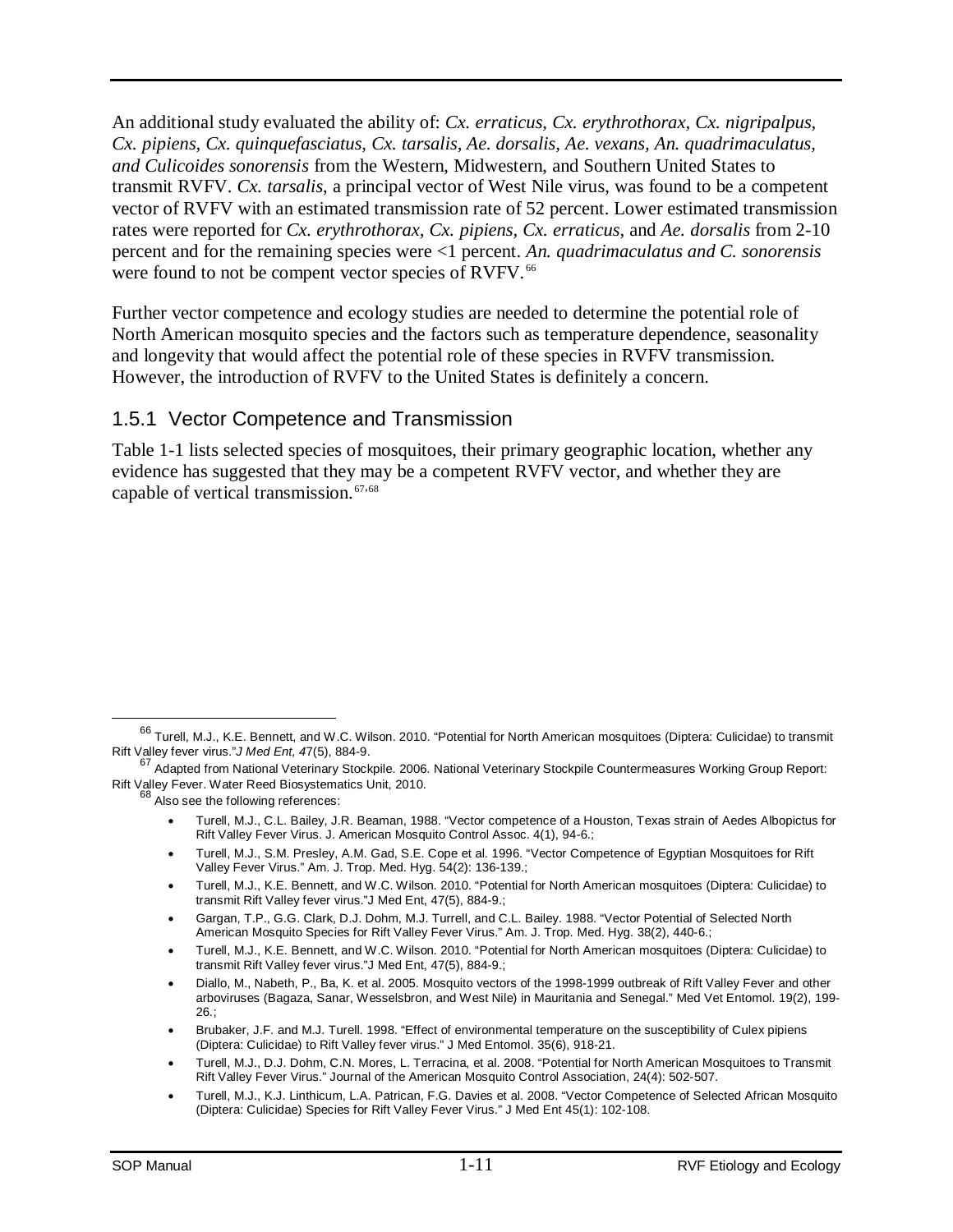| <b>Selected Mosquito</b><br><b>Vectors</b> | <b>Primary Geographical</b><br>Location of Mosquito <sup>a</sup> | <b>RVFV Vector</b><br>Competence | <b>Vertical</b><br><b>Transmission</b> |
|--------------------------------------------|------------------------------------------------------------------|----------------------------------|----------------------------------------|
| Aedes aegypti                              | Worldwide                                                        | Yes <sup>b</sup>                 | Unknown                                |
| Aedes albopictus                           | Worldwide                                                        | Yesb                             | Unknown                                |
| Aedes caballus                             | Africa, Middle East                                              | Yes                              | <b>Unknown</b>                         |
| Aedes calceatus                            | Africa                                                           | Yesb                             | Unknown                                |
| Aedes canadensis                           | N. America                                                       | Yesb                             | Unknown                                |
| Aedes caspius                              | Africa, Europe, Middle East                                      | Yes                              | Unknown                                |
| Aedes circumluteolus                       | Africa                                                           | Yes                              | Unknown                                |
| Aedes dorsalis                             | N. America, Europe, Asia                                         | Yes                              | Unknown                                |
| Aedes excrucians                           | N. America, Europe, Asia                                         | Yesb                             | Unknown                                |
| Aedes mcintoshi                            | Africa, Australia                                                | Yes                              | Suspected                              |
| Aedes palpalis                             | Africa, Australia                                                | Yes                              | Unknown                                |
| Aedes sollicitans                          | N. America                                                       | Yes                              | Unknown                                |
| Aedes taeniorhynchus                       | Americas                                                         | Yes                              | Unknown                                |
| Aedes triseriatus                          | N. America                                                       | Yesb                             | Unknown                                |
| Aedes vexans                               | Worldwide except South<br>America                                | Yes                              | Unknown                                |
| Anopheles species                          | N. America, Africa (Tested,<br>Anopheles exist worldwide)        | No                               | Unknown                                |
| Culex antennatus                           | Africa, Middle East                                              | Yes                              | Unknown                                |
| Culex erraticus                            | Americas                                                         | Yes                              | Unknown                                |
| Culex erythrothorax                        | N. America                                                       | Yes                              | Unknown                                |
| Culex neavei                               | Africa                                                           | Yes                              | Unknown                                |
| Culex nigripalpus                          | Americas                                                         | No.                              | Unknown                                |
| Culex perexiguus                           | Africa, Middle East                                              | Yes                              | Unknown                                |
| Culex pipiens                              | Worldwide                                                        | Yes                              | Unknown                                |
| Culex poicilipes                           | Africa                                                           | Yes                              | Unknown                                |
| Culex quinquefasciatus                     | Worldwide                                                        | Inefficient                      | Unknown                                |
| Culex salinarius                           | N. America                                                       | Yesb                             | Unknown                                |
| Culex tarsalis                             | N. America                                                       | Yes                              | Unknown                                |
| Culex territans                            | Europe, Africa, North<br>America                                 | Yes <sup>b</sup>                 | Unknown                                |
| Culex theileri                             | Africa, Middle East, Asia                                        | Yes                              | Unknown                                |
| Culex tritaeniorhynchus                    | Africa, Asia, Middle East                                        | Yes                              | Unknown                                |
| Culex univittatus                          | Africa                                                           | Yes                              | Unknown                                |
| Culex zombaensis                           | Africa                                                           | Yes                              | Unknown                                |
| Eretmapodites<br>chrysogaster              | Africa                                                           | Yes                              | Unknown                                |

#### **Table 1-1. Sample Mosquito Species Vector Competence and Transmission[69](#page-14-0)**

<span id="page-14-0"></span><sup>&</sup>lt;sup>69</sup> For a good source of mosquito information, see Walter Reed Biosystematics Unit. 2010. Systematic Catalog of Culicidae. Available at: [http://www.mosquitocatalog.org/default.aspx.](http://www.mosquitocatalog.org/default.aspx)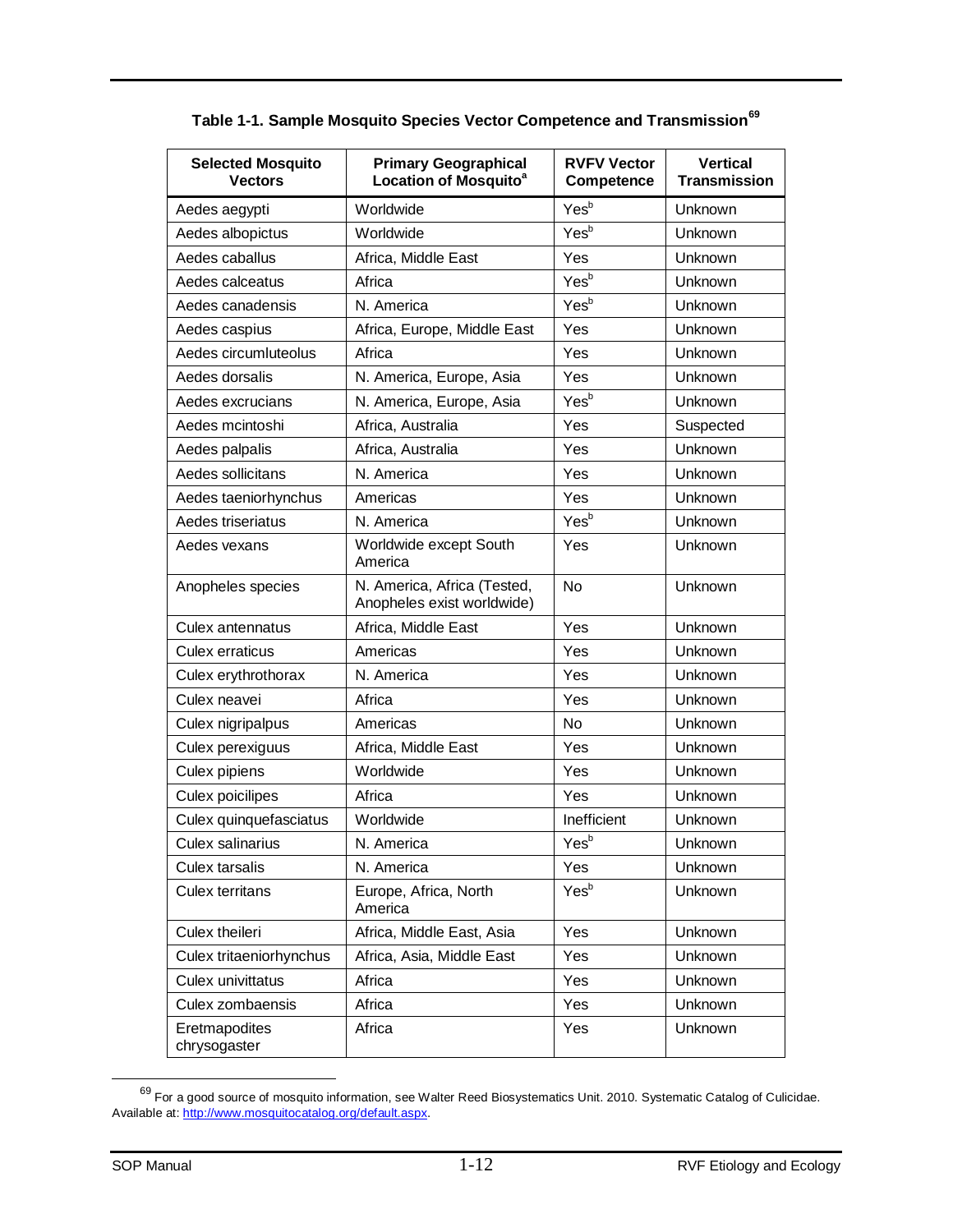| <b>Selected Mosquito</b><br><b>Vectors</b> | <b>Primary Geographical</b><br><b>Location of Mosquito<sup>a</sup></b> | <b>RVFV Vector</b><br>Competence | <b>Vertical</b><br>Transmission |
|--------------------------------------------|------------------------------------------------------------------------|----------------------------------|---------------------------------|
| Eretmapodites<br>quinquevittatus           | Africa                                                                 | Yes                              | Unknown                         |
| Eretmapodites species<br>(other)           | Africa                                                                 | Suspected                        | Unknown                         |
| Mansonia species                           | Africa                                                                 | Suspected                        | Unknown                         |
| Psorophora columbiae                       | Americas                                                               | Unknown                          | Unknown                         |

<sup>a</sup> This is the geographic distribution of the mosquitoes. However, there is variation in vector competence based on geographic location even in mosquitoes of the same species. See Turell et al. 2010 for more information.

**b** Probably of lower importance.

Table 1-2 lists selected non-mosquito vectors, their primary geographical location, and whether they can transmit RVF.

| <b>Vector</b>       | <b>Primary Geographical</b><br>Location | <b>Type of Transmission</b>           |
|---------------------|-----------------------------------------|---------------------------------------|
| Culicoides species  | Europe, Africa                          | Mechanical, unknown biological        |
| Phlebotomus species | Europe, Africa                          | Mechanical, some spp. also biological |
| Simulium species    | Worldwide                               | Mechanical, unknown biological        |
| Stomoxys species    | N. America                              | Mechanical                            |

**Table 1-2. Other Selected Vectors**

# <span id="page-15-0"></span>**1.6 Environmental Persistence of RVF Viruses**

RVFV degrades in the environment. The virus is inactivated by lipid solvents, detergents, and low pH.<sup>70</sup> At neutral or alkaline pH, particularly in the presence of protein material, such as serum, the virus can remain viable for up to 4 months at 4 °C and for several days at ambient room temperature. The virus is destroyed by strong sunlight, and can survive in dried blood for up to 3 months. $71$ 

Aerosolized RVFV increases in stability as the relative humidity decreases. An aerosol has a half-life of 77 minutes at 24  $^{\circ}$ C and 30 percent relative humidity.<sup>[72](#page-15-3)</sup> Disinfectants containing strong solutions of sodium or calcium hypochlorite are effective for inactivating the virus on clean surfaces; potassium peroxymonosulfate and sodium chloride (Virkon-S) is also very effective.[73](#page-15-4)

<span id="page-15-1"></span> $^{70}$  National Veterinary Stockpile. 2006. National Veterinary Stockpile Countermeasures Working Group Report: Rift Valley Fever.  $\overline{a}$ 

<span id="page-15-2"></span><sup>&</sup>lt;sup>71</sup> Food and Agriculture Organization of the United Nations (FAO). Manual on procedures for disease eradication by stamping out. Part 3: Decontamination Procedures. Available at http://www.fao.org/docrep/004/y0660e/Y0660E

<sup>72</sup> Brown, J.L., J.W. Dominik, and E.W. Larson. 1982. "Airborne Survival of Rift Valley Fever Virus." DTIC. USAMRIID. <sup>73</sup> Center for Food Safety and Public Health (CFSPH). 2006. "Rift Valley Fever: Prevention Practices." Available at

<span id="page-15-4"></span><span id="page-15-3"></span>[http://www.cfsph.iastate.edu/BRMForProducers/English/FADs/RVF\\_response\\_package.pdf.](http://www.cfsph.iastate.edu/BRMForProducers/English/FADs/RVF_response_package.pdf)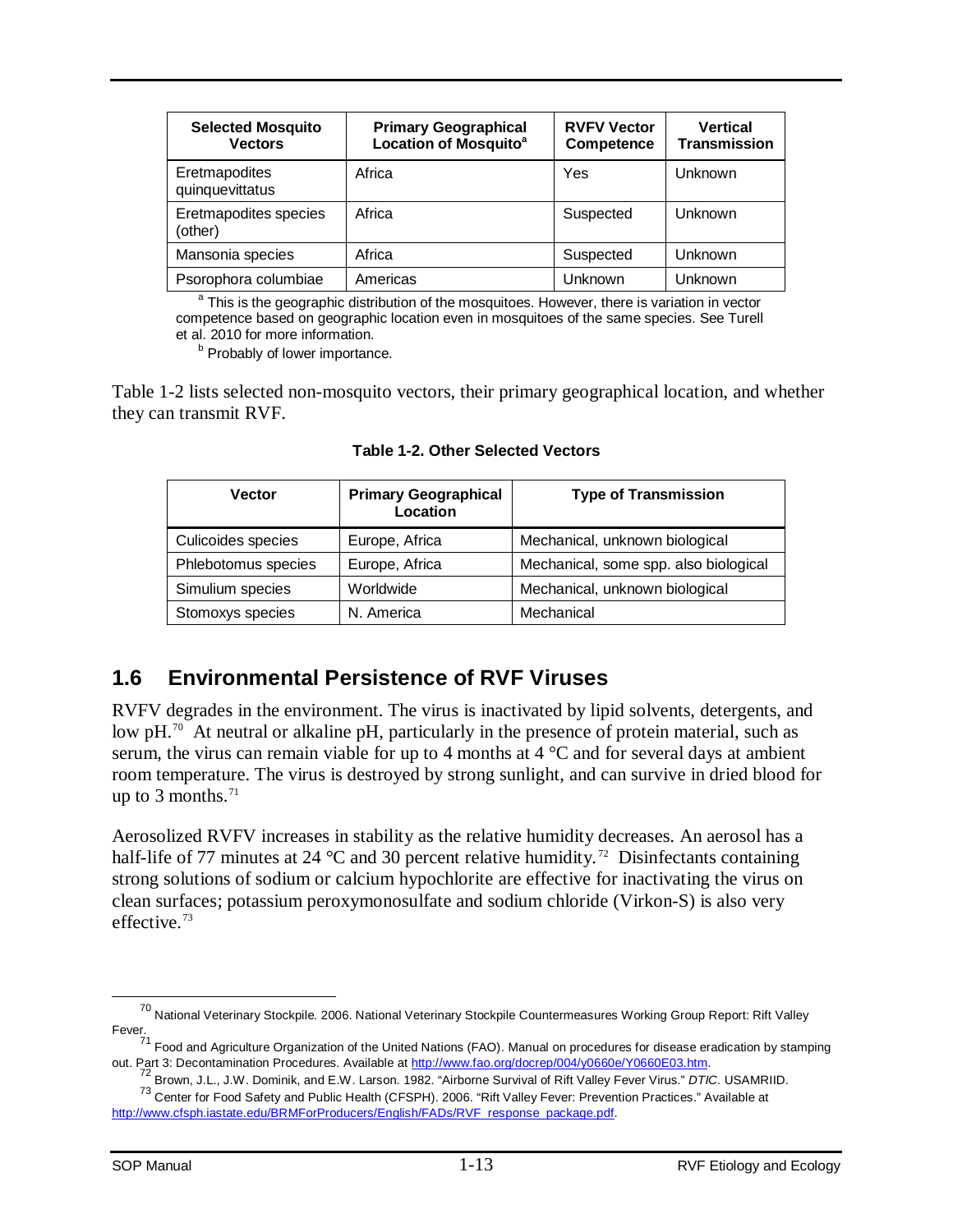The OIE states the following about the resistance of RVF to physical and chemical action:<sup>[74](#page-16-1)</sup>

- *Temperature*: Virus is recoverable from serum after several months at 4°C or 120 minutes at 56°C.
- $pH$ : Resistant in alkaline environments, but inactivated at  $pH < 6.8$ .
- *Chemicals/Disinfectants*: Inactivated by lipid solvents (i.e. ether, chloroform, sodium deoxycholate), low concentrations of formalin and by strong solutions of sodium or calcium hypochlorite (residual chlorine should exceed 5000 parts per million).
- *Survival*: Survives in freeze dried form and aerosols at 23°C and 50-85 percent humidity. Virus is maintained in the eggs of certain arthropod vectors during inter-epidemic periods. Can survive contact with 0.5 percent phenol at 4°C for 6 months.

#### <span id="page-16-0"></span>1.6.1 In Animals, Products, and By-Products

The virus can persist in animals. For example, the OIE recommends, for ruminants from infected countries or zones with disease, that animals show no evidence of RVF on the day of shipment, and that the animals were vaccinated against RVF at least 21 days prior to shipment with a modified live virus vaccine, OR that animals "were held in a mosquito-proof quarantine station for at least 30 days prior to shipment during which the animals showed no clinical sign of RVF and were protected from mosquito attacks between quarantine and the place of shipment as well as at the place of shipment." Further requirements for animals and animal products are listed in the OIE Terrestrial Animal Health Code (2013).<sup>75</sup>

The virus content in meat decreases rapidly following slaughter, the pH dropping as the meat is stored. RVFV is quickly destroyed by pH changes in decomposing carcasses. RVFV can persist in milk, but is inactivated by pasteurization or treatment with acid. The OIE recommends pasteurization, or a combination of control measures with performance equivalent to those described in the Codex Alimentarius Code of Hygienic Practice for Milk and Milk Products. [76](#page-16-3) Little is known about the persistence of the virus in skins, wool, bones, manure, and other fibers. Because some of these products may contain blood, the virus may persist. Appropriate cleaning and disinfection measures should be taken with products that may contain RVF.

<span id="page-16-1"></span><sup>&</sup>lt;sup>74</sup> World Organization for Animal Health (OIE). 2009. Rift Valley Fever Technical Disease Card. Available at http://www.oie.int/fileadmin/Home/eng/Animal Health in the World/docs/pdf/RIFT VALLEY FEVER FINAL.pdf.

World Organization for Animal Health (OIE). 2013. Terrestrial Animal Health Code. Rift Valley Fever, Chapter 8.12. Available

<span id="page-16-3"></span><span id="page-16-2"></span>at [http://www.oie.int. 76](http://www.oie.int/) World Organization for Animal Health (OIE). 2013. *Terrestrial Animal Health Code*. Rift Valley Fever, Chapter 8.12. Available at [http://www.oie.int.](http://www.oie.int/)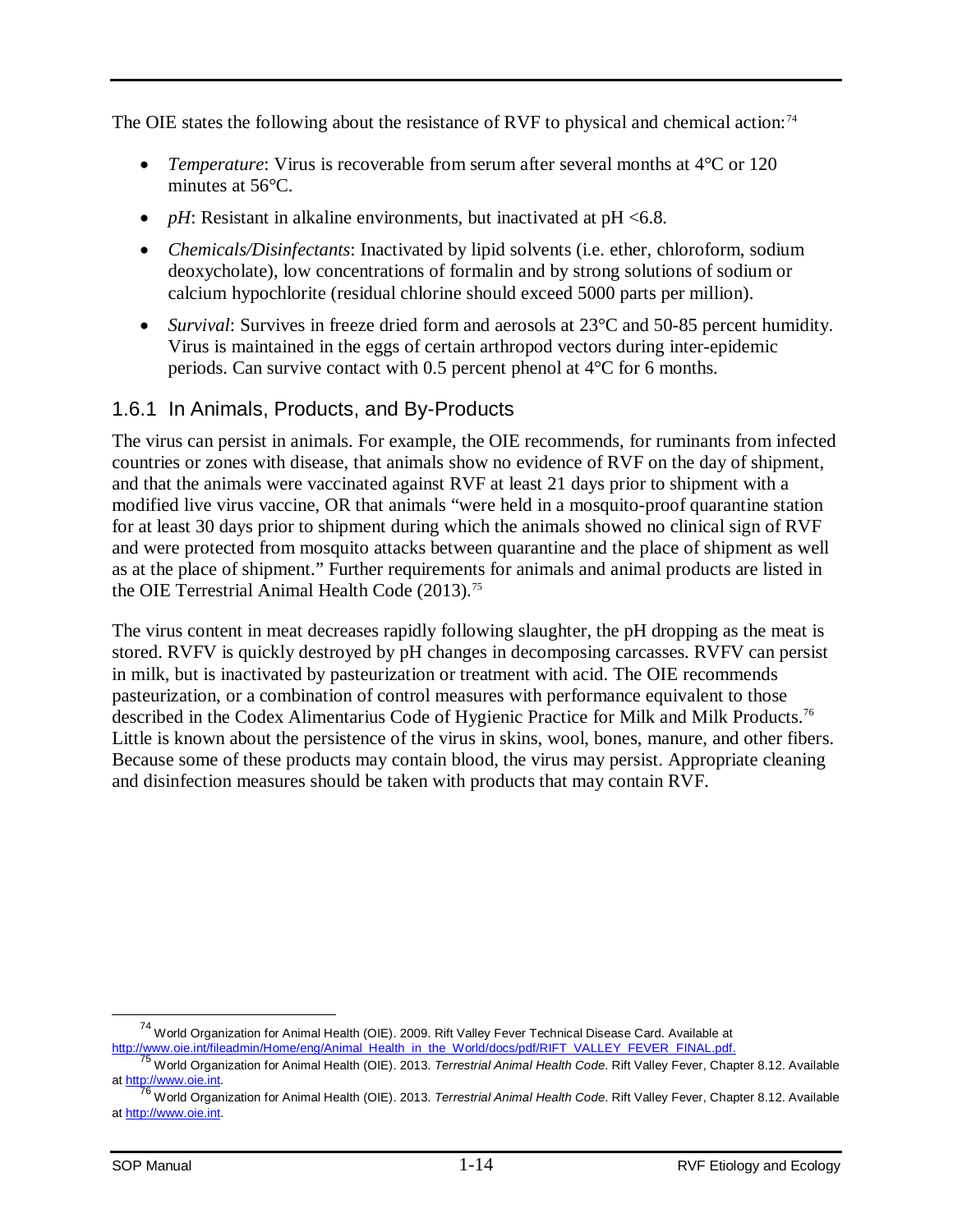# <span id="page-17-0"></span>**Attachment 1.A References and Resources**

- AUSVETPLAN. 1996. Australian Veterinary Emergency Plan. Disease Strategy for Rift Valley Fever. [http://www.animalhealthaustralia.com.au/programs/eadp/ausvetplan/disease](http://www.animalhealthaustralia.com.au/programs/eadp/ausvetplan/disease-strategies.cfm)[strategies.cfm](http://www.animalhealthaustralia.com.au/programs/eadp/ausvetplan/disease-strategies.cfm) (Accessed December 2010).
- Arishi, H.M., A.Y. Ageel, and M.N. Hazmi. 2006. "Vertical transmission of fatal Rift Valley fever in a newborn." Ann Trop Paediatr. 26(3), 251,-3.
- Bird, B.H., T.G. Ksiazek, S.T.Nichol, and J.MacLachlan. 2009. "Rift Valley Fever Virus." JAVMA, 234(7), 883-893.
- Borio, L., T. Inglesby, C.J. Peters, et al. 2002. "Hemorrhagic fever viruses as biological weapons: medical and public health management." JAMA, 287(18), 2391-405.
- Brown, J.L., J.W. Dominik, and E.W. Larson. 1982. "Airborne Survival of Rift Valley Fever Virus." DTIC. USAMRIID.
- Brubaker, J.F., and M.J. Turell. 1998. "Effect of environmental temperature on the susceptibility of Culex pipiens (Diptera: Culicidae) to Rift Valley fever virus." J Med Entomol, 35(6), 918- 21.
- CDC. 2007."Outbreak of Rift Valley Fever—Kenya, November 2006–January 2007." Morbidity and Mortality Weekly Report (MMWR), 56(04), 73-76.
- Center for Food Security and Public Health, Iowa State University, College of Veterinary Medicine. 2007. "Rift Valley Fever." http://www.cfsph.iastate.edu/Factsheets/pdfs/rift\_valley\_fever.pdf
- Center for Food Safety and Public Health (CFSPH). 2006. "Rift Valley Fever: Prevention Practices." Available at [http://www.cfsph.iastate.edu/BRMForProducers/English/FADs/RVF\\_response\\_package.pdf.](http://www.cfsph.iastate.edu/BRMForProducers/English/FADs/RVF_response_package.pdf)
- Chevalier, V., B. Mondet, A. Dialte, R. Lancelot et al. 2004. "Exposure of sheep to mosquito bites: possible consequences for the transmission risk of Rift Valley Fever in Senegal." Med and Vet Entom, 18(3), 247-255.
- Daubney, R., J.R. Hudson, and P.C. Garnham. 1931. "Enzootic hepatitis or Rift Valley fever: an undescribed disease of sheep, cattle, and man from East Africa. Journal of Pathology and Bacteriology, 34, 545-579.
- Davies, F.G., K.J. Linthicum, and A.D. James. 1985. "Rainfall and epizootic Rift Valley fever." Bull World Health Organ, 63(5), 941-3.
- Diallo, M., L. Lochouarn, K. Ba, A.A. Sall, et al.2000. "First isolation of the Rift Valley fever virus from Culex poicilipes (Diptera: Cuclicidae) in Nature. Am. J. Trop. Med. Hyg. 62(6), 702-4.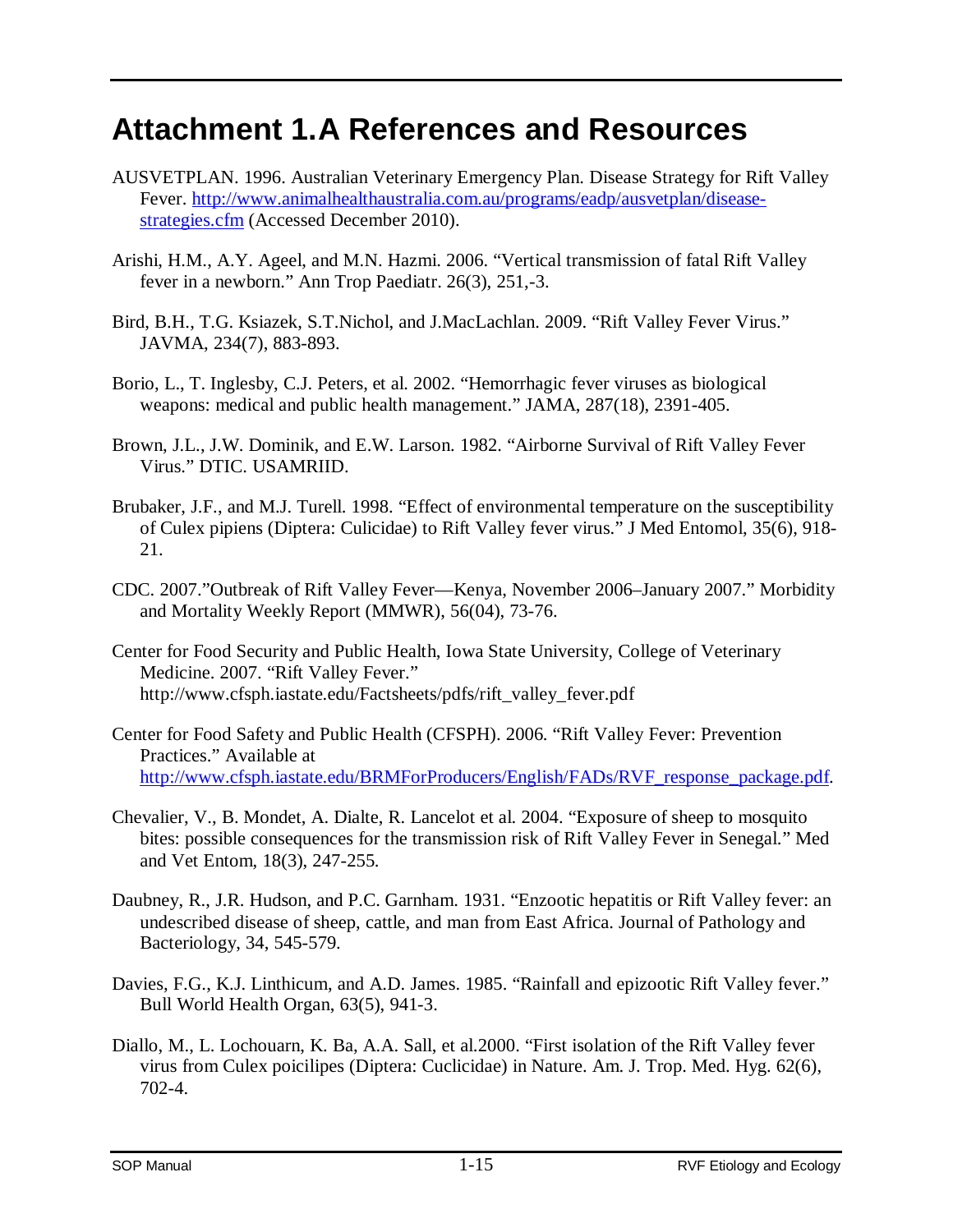- Diallo, M., Nabeth, P., Ba, K. et al. 2005. Mosquito vectors of the 1998-1999 outbreak of Rift Valley Fever and other arboviruses (Bagaza, Sanar, Wesselsbron, and West Nile) in Mauritania and Senegal." Med Vet Entomol. 19(2), 199-226.
- Dohm, D.J., E.D. Rowton, P.G. Lawyer, M. O'Guinn, and M.J. Turell. 2000. "Laboratory Transmission of Rift Valley Fever by Phlebotomus duboscqi, Phlebotomus papatasi, Phlebotomus sergenti, and Sergentomyia schwetzi (Diptera: Psychodidae)." J Med Ent, 37(3), 435-38.
- Faran, M.E., M.J. Turell, W.S. Romoser, R.G. Routier et al. 1987. "Reduced survival of adult Culex pipiens infected with Rift Valley fever virus." Am J Trop Med Hyg. 37(2): 403-9.
- Findlay, G.M. 1932. "Rift Valley fever or enzootic hepatitis." Transac Royal Soc Trop Med Hyg, 25, 229-65.
- Fontenille, D., M. Traore-Lamizana, M. Diallo, J. Thonnon, J.P. Digoutte, and H.G. Zeller. 1998. "New Vectors of Rift Valley Fever in West Africa." Emerging Infectious Diseases, 4(2).
- Food and Agriculture Organization of the United Nations (FAO). 2002. "Preparation of Rift Valley Fever Contingency Plans." FAO Animal Health Manual No. 15. Rome: FAO. [http://www.fao.org/DOCREP/005/Y4140E/y4140e00.htm.](http://www.fao.org/DOCREP/005/Y4140E/y4140e00.htm)
- Food and Agriculture Organization of the United Nations (FAO). "Manual on Procedures for Disease Eradication by Stamping-Out. Part 3: Decontamination Procedures." Available at [http://www.fao.org/DOCREP/004/Y0660E/Y0660E03.htm.](http://www.fao.org/DOCREP/004/Y0660E/Y0660E03.htm)
- Gad, A.M., A.N. Hassan, A.I. Merdan. 1989. "Transmission of Rift Valley feer virus by different geographic strains of Culex pipiens Egypt." J Egypt Public Health Assoc. 64(5-6): 363-79.
- Gargan, T.P., G.G. Clark, D.J. Dohm, M.J. Turrell, and C.L. Bailey. 1988. "Vector Potential of Selected North American Mosquito Species for Rift Valley Fever Virus." Am. J. Trop. Med. Hyg. 38(2), 440-6.
- Gerdes, G.H. 2004. "Rift Valley fever." Rev. Sci. tech. Off. Int. Epiz., 23(2): 613-623.
- Gordon, S.W., R.F. Tammariello, K.J. Linthicum, D.J. Dohm et al. 1992. "Arbovirus isolations from mosquitoes collected during 1988 in the Senegal River Basin." Am J. Trop. Med. Hyg. 47(6), 742-8.
- Hoch, A.L., T.P. Gargan, and C.L. Bailey. 1985. "Mechanical transmission of Rift Valley fever virus by hematophagous Diptera." Am. J. Trop. Med. Hyg. 34(1), 188-93.
- House, J.A., M.J. Turell, and C.A. Mebus. 1992. "Rift Valley fever: present status and risk to the Western Hemisphere." Journal of Medical Entomology, 35(2), 132-135.
- Ibrahim, M.S., M.J. Turell, F.K. Knauert, and R.S. Lofts. 1997. "Detection of Rift Valley fever virus in mosquitoes by RT-PCR." Moll and Cell Probes. 11(1), 49-53.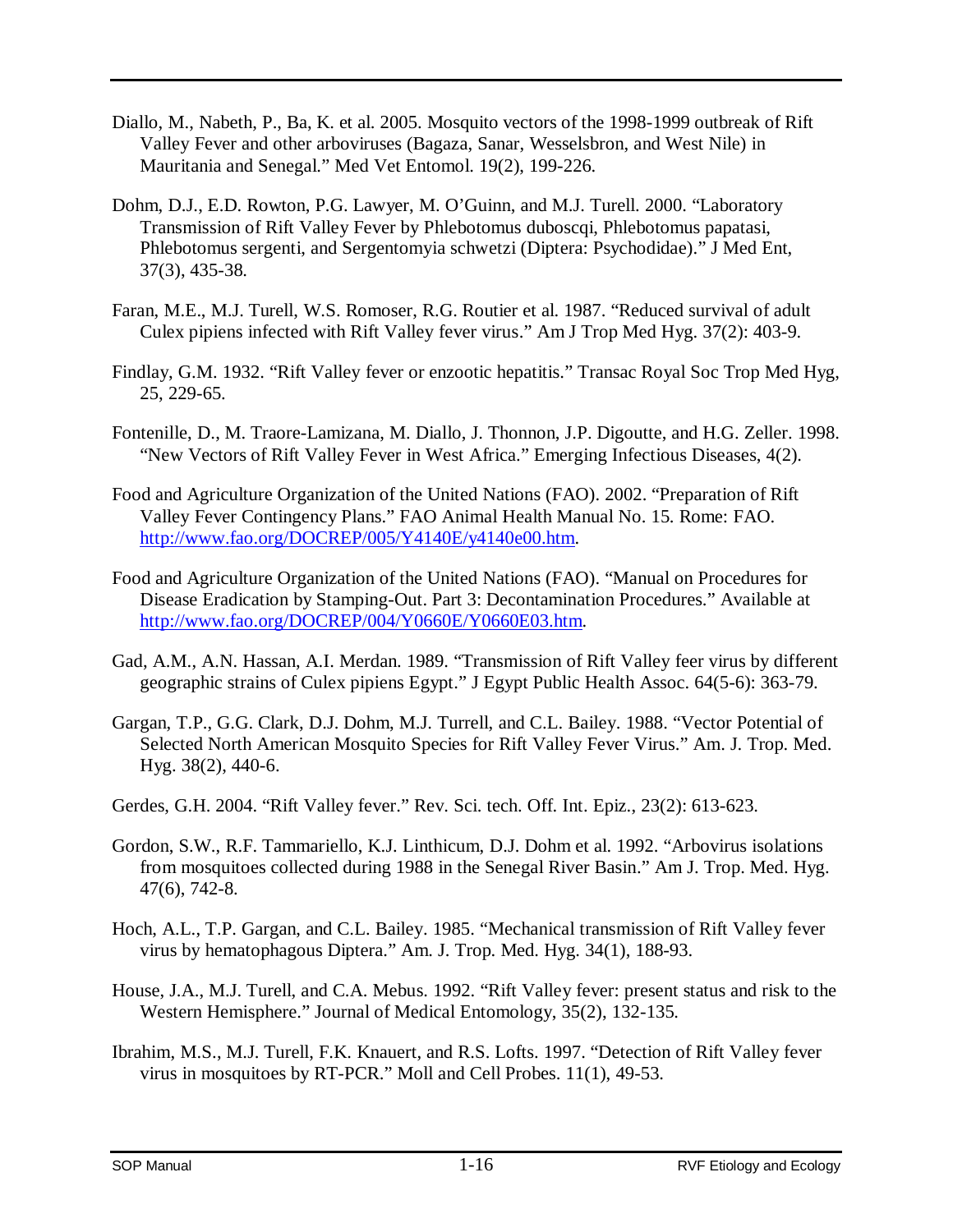- International Committee on Taxonomy of Viruses. 2008. Available at: <http://ictvonline.org/index.asp> (Accessed July 2011).
- Jennings, M., G.S. Platt, and E.T. Bowen. 1982. "The susceptibility of Culicoides variipennis Coq. (Diptera: Ceratopogonidae) to laboratory infection with Rift Valley fever virus." Trans. R. Soc. Trop. Med. Hyg, 76(5), 587-9.
- Kasari, T.R., D.A. Carr, T.V. Lynn, J.T. Weaver. 2008. "Evaluation of pathways for release of Rift Valley fever virus into domestic ruminant livestock, ruminant wildlife, and human populations in the continental United States. JAVMA, 232(4): 514-29.
- Linthicum, K.J., et al. 1985. "Rift Valley fever virus (family Bunyaviridae, genus Phlebovirus). Isolations from Diptera collected during an inter-epizootic period in Kenya." J. Hyg. (Lond). 95(1), 197-209.
- McIntosh, B.M., et al. 1980."Vector studies on Rift Valley Fever virus in South Africa." S. Afr. Med. J, 58(3), 127-32.
- Meegan, J.M., G.M. Khalil, H. Hoogstraal, F.K. Adham. 1980. "Experimental transmission and field isolation studies implicating Culex pipiens as a vector of Rift Valley fever virus in Egypt." Am. J. Trop. Med. Hyg. 29(6): 1405-1410.
- Meegan, J.M. and C.L. Bailey. 1988. Rift Valley fever. In T.P. Monath (ed). The arboviruses: epidemiology and ecology. Volume 4, pp. 61-76. Boca Raton, FL: CRC.
- Mondet, B. A. Diaïté, J.A. Ndione, A.G. Fall et al. 2005. "Rainfall patterns and population dynamics of Aedes (Aedimorphus) vexans arabiensis, Patton 1905 (Diptera: Culicidae), a potential vector of Rift Valley Fever virus in Senegal." J Vector Ecol, 30(1), 102-6.
- National Veterinary Stockpile. 2006. National Veterinary Stockpile Countermeasures Working Group Report: Rift Valley Fever. Cyril G. Gay, National Program Leader, National Veterinary Stockpile Steering Committee.
- Pepin, M. Bouloy, M., Bird, B., et al. 2010. "Rift Valley fever virus (*Bunyaviridae: Phlebovirus)*: an update on pathogenesis, molecular epidemiology, vectors, diagnostics and prevention." *Veterinary Research.* 41(61).
- Peters, C.J. and K.J. Linthicum. 1994. "Rift Valley Fever." In G. Beran (ed.) Handbook of Zoonoses. Boca Raton, FL: CRC Press.
- Peters, C.J., N. Nathanson, R. Ahmed, et al. 1997. "Viral hemorrhagic fever." In N. Nathanson, R. Ahmed, F. Gonzalez-Scarano, et al. (Eds.)Viral Pathogenesis, pp. 779-799. Philadelphia: Lippincott-Raven.
- Protecting Against High Consequences Animal Diseases: Research and Development Plan for 2008-2012. 2007. Subcommittee on Foreign Animal Disease Threats, Committee on Homeland National Security, National Science and Technology Council.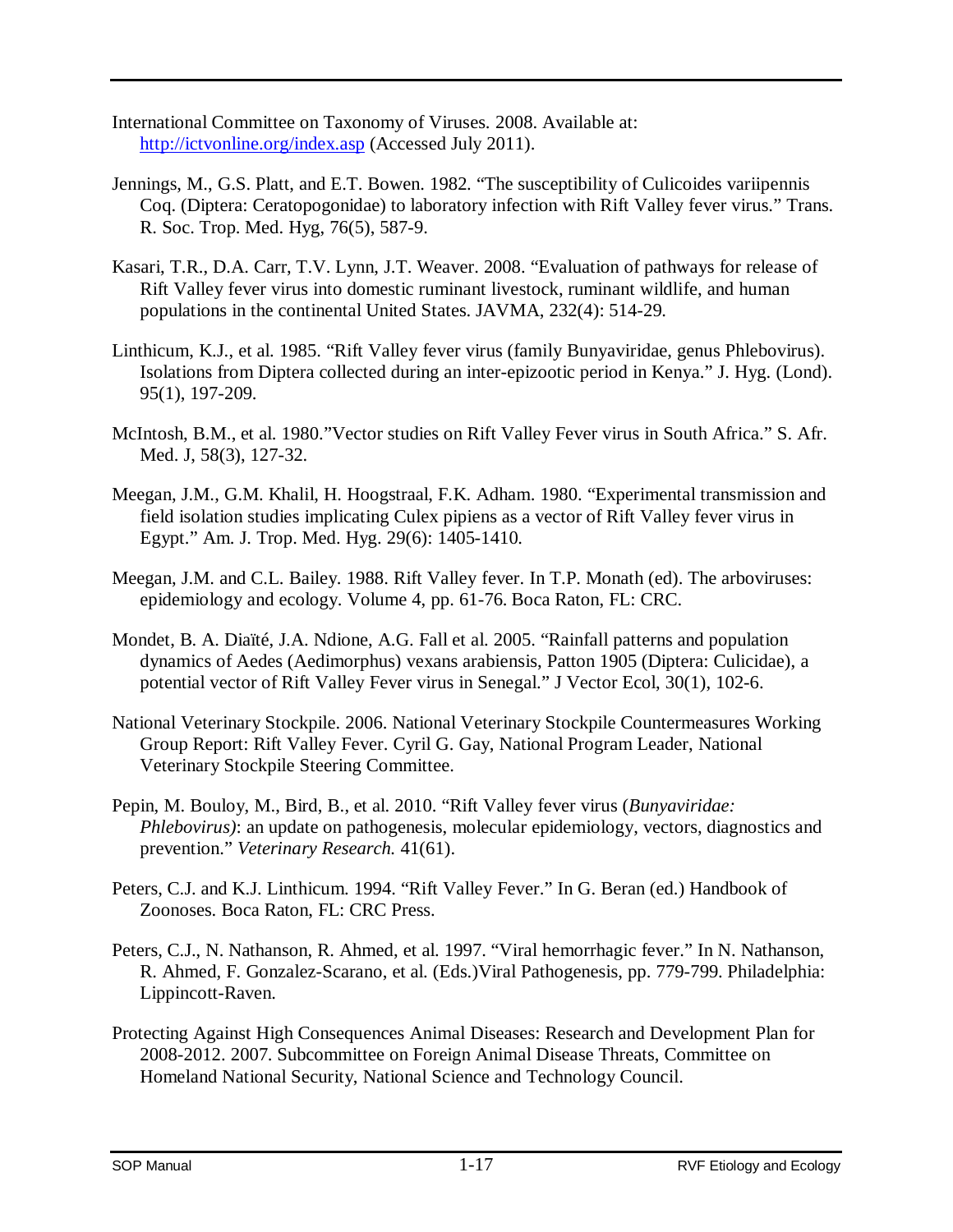- Rutgers Center for Vector Biology. 2010. Mosquito Biology and Control. Available at: [http://www-rci.rutgers.edu/~insects/njmos.htm.](http://www-rci.rutgers.edu/%7Einsects/njmos.htm)
- Smithburn, K. A. Mahaffy, A. Haddow, et al. 1949. "Rift Valley fever: accidental infections among laboratory workers." J Immunol, 62, 213-27.
- The Merck Veterinary Manual, 9th edition. 2008. C.M. Kahn, S. Line (Eds.).Whitehouse Station, NJ: Merck and Co. [http://www.merckvetmanual.com.](http://www.merckvetmanual.com/)
- Turell, M.J., C.A. Rossi, and C.L. Bailey. 1985. "Effect of Extrinsic Incubation Temperature on the Ability of Aedes Taeniorhynchus and Culex Pipiens to Transmit Rift Valley Fever Virus. Am J Trop Med Hyg, 54(1), 1211-1218.
- Turell, M.J., C.L. Bailey, and J.R. Beaman. 1988. "Vector competence of a Houston, Texas strain of Aedes albopictus for Rift Valley fever virus." J Am Mosq Control Assoc, 4(1), 94-6.
- Turell, M.J., S.M. Presley, A.M. Gad, S.E. Cope, et al. 1996. "Vector competence of Egyptian mosquitoes for Rift Valley fever virus." Am J Trop Med Hyg, 54, 136-139.
- Turell, M.J., D.J. Dohm, C.N. Mores, L. Terracina, et al. 2008. "Potential for North American Mosquitoes to Transmit Rift Valley Fever Virus." Journal of the American Mosquito Control Association, 24(4): 502-507.
- Turell, M.J., K.J. Linthicum, L.A. Patrican, F. Glyn Davies, et al. 2008. "Vector Competence of Selected African Mosquito (Diptera: Culicidae) Species for Rift Valley Fever Virus." J Med Ent, 45(1), 102-108.
- Turell, M.J., K.E. Bennett, and W.C. Wilson. 2010. "Potential for North American mosquitoes (Diptera: Culicidae) to transmit Rift Valley fever virus."J Med Ent, 47(5), 884-9.
- Turell, M.J., Dohm, D.J., Geden, C.J. et al. 2010. "Potential for Stable Flies and House Flies (Diptera: Muscidae) to Transmit Rift Valley Fever Virus." *Journal of the American Mosquito Control Association,* 26(4), 445-448.
- United States Animal Health Association (USAHA). 2008. Foreign Animal Diseases. 7th ed. Boca Raton, FL: Boca Publications Group.
- Agricultural Bioterrorism Protection Act of 2002; Biennial Review and Republication of the Select Agent and Toxin List. 7 CFR Part 331 and 9 CFR Part 121. [http://www.federalregister.gov/articles/2008/10/16/E8-23887/agricultural-bioterrorism](http://www.federalregister.gov/articles/2008/10/16/E8-23887/agricultural-bioterrorism-protection-act-of-2002-biennial-review-and-republication-of-the-select%23h-23)[protection-act-of-2002-biennial-review-and-republication-of-the-select#h-23](http://www.federalregister.gov/articles/2008/10/16/E8-23887/agricultural-bioterrorism-protection-act-of-2002-biennial-review-and-republication-of-the-select%23h-23) (Accessed July 2011).
- Walter Reed Biosystematics Unit. 2010. Systematic Catalog of Culicidae. <http://www.mosquitocatalog.org/default.aspx> (Accessed July 2011).
- Wilson, M.L. 2006. "Rift Valley Fever Virus Ecology and the Epidemiology of Disease Emergence." Ann NY Acad Sci, 740, 169-80.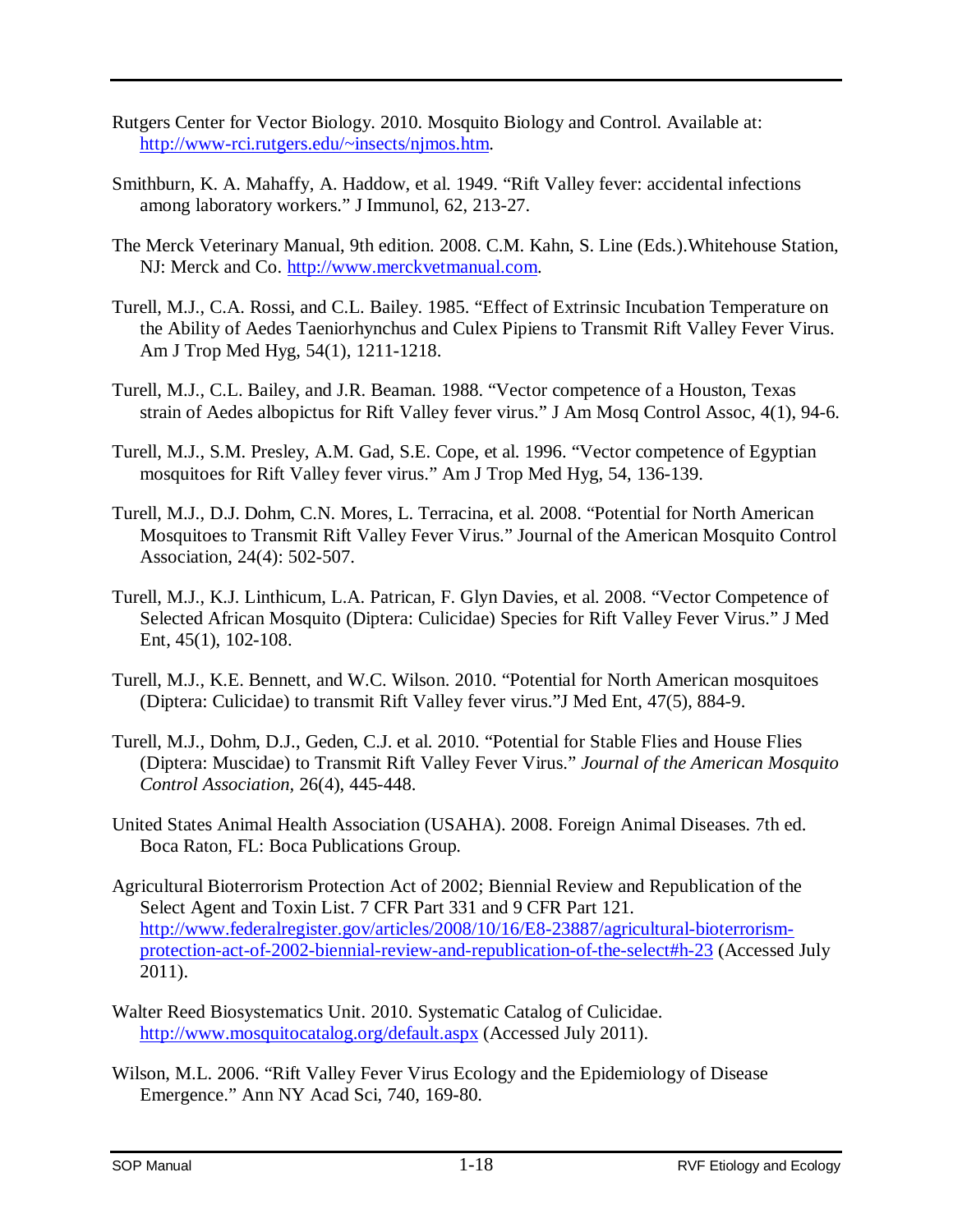- World Organization for Animal Health (OIE). 2008. OIE Manual of Diagnostic Tests and Vaccines for Terrestrial Animals. "Section 2.1.14 Rift Valley Fever." [http://www.oie.int/eng/normes/mmanual/2008/pdf/2.01.14\\_RVF.pdf.](http://www.oie.int/eng/normes/mmanual/2008/pdf/2.01.14_RVF.pdf)
- World Organization for Animal Health (OIE). 2009. Rift Valley Fever Technical Disease Card. [http://www.oie.int.](http://www.oie.int/)
- World Organization for Animal Health (OIE). 2013. Terrestrial Animal Health Code. Rift Valley Fever, Chapter 8.12. Available at [http://www.oie.int.](http://www.oie.int/)
- Yamar, B.A., D. Diallo, C.M. Kebe, I. Dia, and M. Diallo. 2005. "Aspects of bioecology of two Rift Valley Fever Virus vectors in Senegal (West Africa): Aedes vexans and Culex poicilipes (Diptera: Culicidae)." J. Med Entomol, 42(5), 739-50.